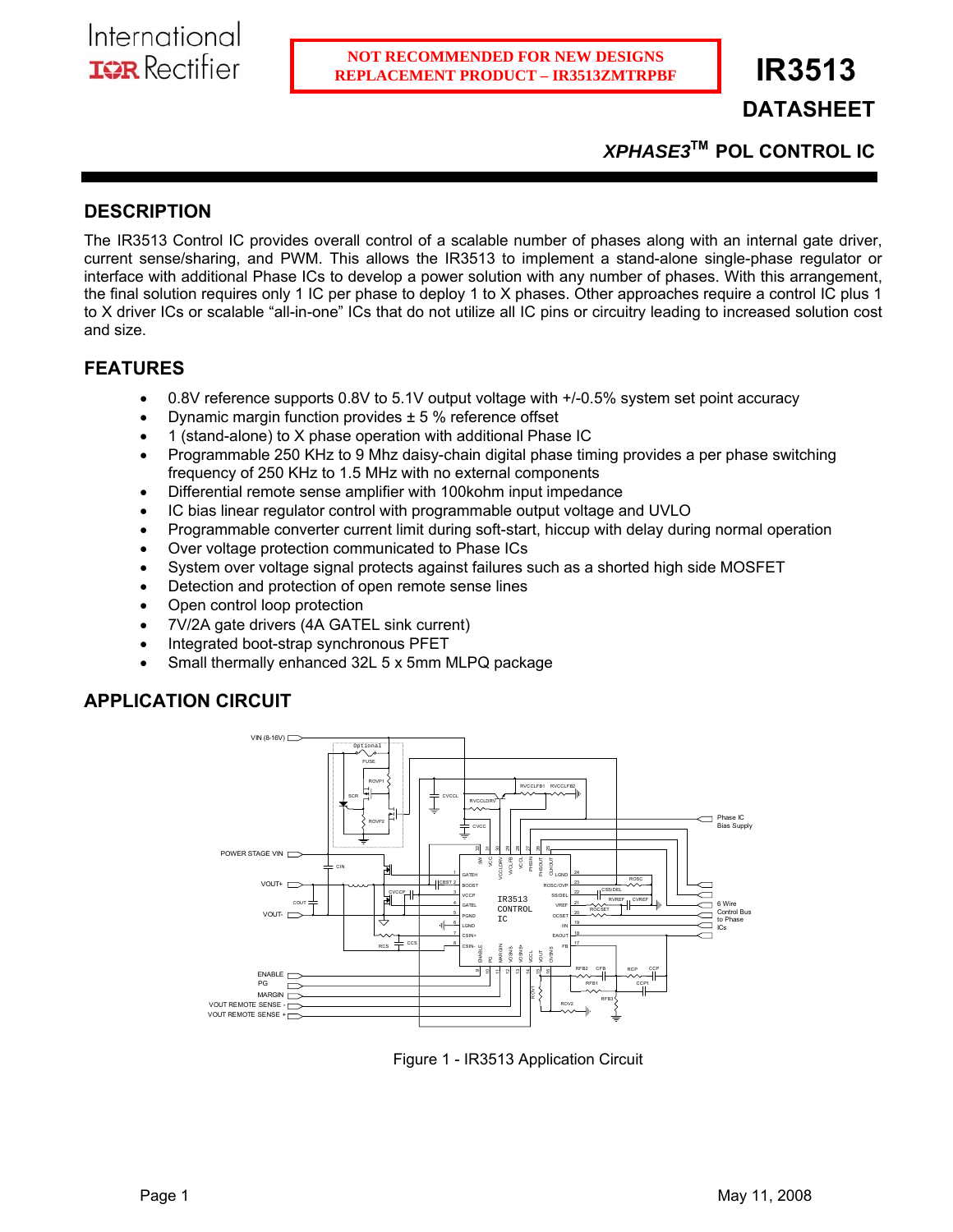# **ORDERING INFORMATION**

| <b>Device</b>  | Package                      | <b>Order Quantity</b> |
|----------------|------------------------------|-----------------------|
| IR3513MTRPBF   | 32 Lead MLPQ (5 x 5 mm body) | 3000 per reel         |
| $*$ IR3513MPBF | 32 Lead MLPQ(5 x 5 mm body)  | 100 piece strips      |
| Samples only   |                              |                       |

**PIN DESCRIPTION** 

| PIN#            | <b>PIN SYMBOL</b> | <b>PIN DESCRIPTION</b>                                                                                                                                                                                                                                                                                                                    |
|-----------------|-------------------|-------------------------------------------------------------------------------------------------------------------------------------------------------------------------------------------------------------------------------------------------------------------------------------------------------------------------------------------|
| 1               | <b>GATEH</b>      | High-side driver output and input to GATEL non-overlap comparator.                                                                                                                                                                                                                                                                        |
| $\overline{2}$  | <b>BOOST</b>      | Supply for high-side driver. An internal bootstrap synchronous PFET is connected<br>between this pin and the VCCP pin.                                                                                                                                                                                                                    |
| $\overline{3}$  | <b>VCCP</b>       | Supply for low-side driver. An internal bootstrap synchronous PFET is connected<br>from this pin to the BOOST pin.                                                                                                                                                                                                                        |
| $\overline{4}$  | <b>GATEL</b>      | Low-side driver output and input to GATEH non-overlap comparator.                                                                                                                                                                                                                                                                         |
| $\overline{5}$  | <b>PGND</b>       | Return for low side driver and reference for GATEH non-overlap comparator.                                                                                                                                                                                                                                                                |
| 6, 24           | <b>LGND</b>       | Local Ground for internal circuitry and the IC substrate connection.                                                                                                                                                                                                                                                                      |
| $\overline{7}$  | CSIN+             | Non-Inverting input to the current sense amplifier and input to debug comparator.                                                                                                                                                                                                                                                         |
| 8               | CSIN-             | Inverting input to the current sense amplifier and input to synchronous rectification<br>disable comparator.                                                                                                                                                                                                                              |
| 9               | <b>ENABLE</b>     | Enable input. A logic low applied to this pin puts the IC into fault mode. Do not float<br>this pin as the logic state will be undefined.                                                                                                                                                                                                 |
| 10              | PG                | Open drain output that drives low during startup and under any external fault<br>condition. Connect external pull-up.                                                                                                                                                                                                                     |
| 11              | <b>MARGIN</b>     | Tri-state input with internal pull-up to 1.425 V. Low/High voltage shifts the Error<br>Amplifier reference voltage Up/Down 5%. V(MARGIN) should not be biased to a<br>voltage greater than V(VCCL).                                                                                                                                       |
| 12              | VOSEN-            | Inverting remote sense amplifier input. Connect to ground at the load.                                                                                                                                                                                                                                                                    |
| 13              | VOSEN+            | Non-inverting remote sense amplifier input. Connect to output at the load.                                                                                                                                                                                                                                                                |
| 14, 28          | <b>VCCL</b>       | Output of the voltage regulator, power input for clock oscillator circuitry and other<br>internal circuitry. Connect a decoupling capacitor to LGND.                                                                                                                                                                                      |
| $\overline{15}$ | <b>VOUT</b>       | Remote sense amplifier output.                                                                                                                                                                                                                                                                                                            |
| $\overline{16}$ | <b>OVSNS</b>      | Over voltage sense input during normal operation.                                                                                                                                                                                                                                                                                         |
| 17              | <b>FB</b>         | Inverting input to the Error Amplifier.                                                                                                                                                                                                                                                                                                   |
| 18              | <b>EAOUT</b>      | Output of the Error Amplifier.                                                                                                                                                                                                                                                                                                            |
| 19              | <b>IIN</b>        | Average current input signal from active and inactive phase IC(s). This pin is also<br>used to communicate an over voltage condition to the phase IC(s).                                                                                                                                                                                  |
| 20              | <b>OCSET</b>      | An external resistor tied to VREF along with a fixed internal current source<br>programs the constant output current limit and hiccup over-current thresholds.<br>Over-current protection can be disabled by programming the threshold higher than<br>the possible signal on the IIN pin, but no greater than 5V (do not float this pin). |
| $\overline{21}$ | <b>VREF</b>       | Reference voltage for the Error Amplifier. An external RC network to LGND<br>programs the margin slew rate and compensates the internal buffer amp.                                                                                                                                                                                       |
| 22              | SS/DEL            | An external capacitor to LGND programs converter startup and over current<br>protection delay timing. It is also used to compensate the constant output current<br>loop during soft start.                                                                                                                                                |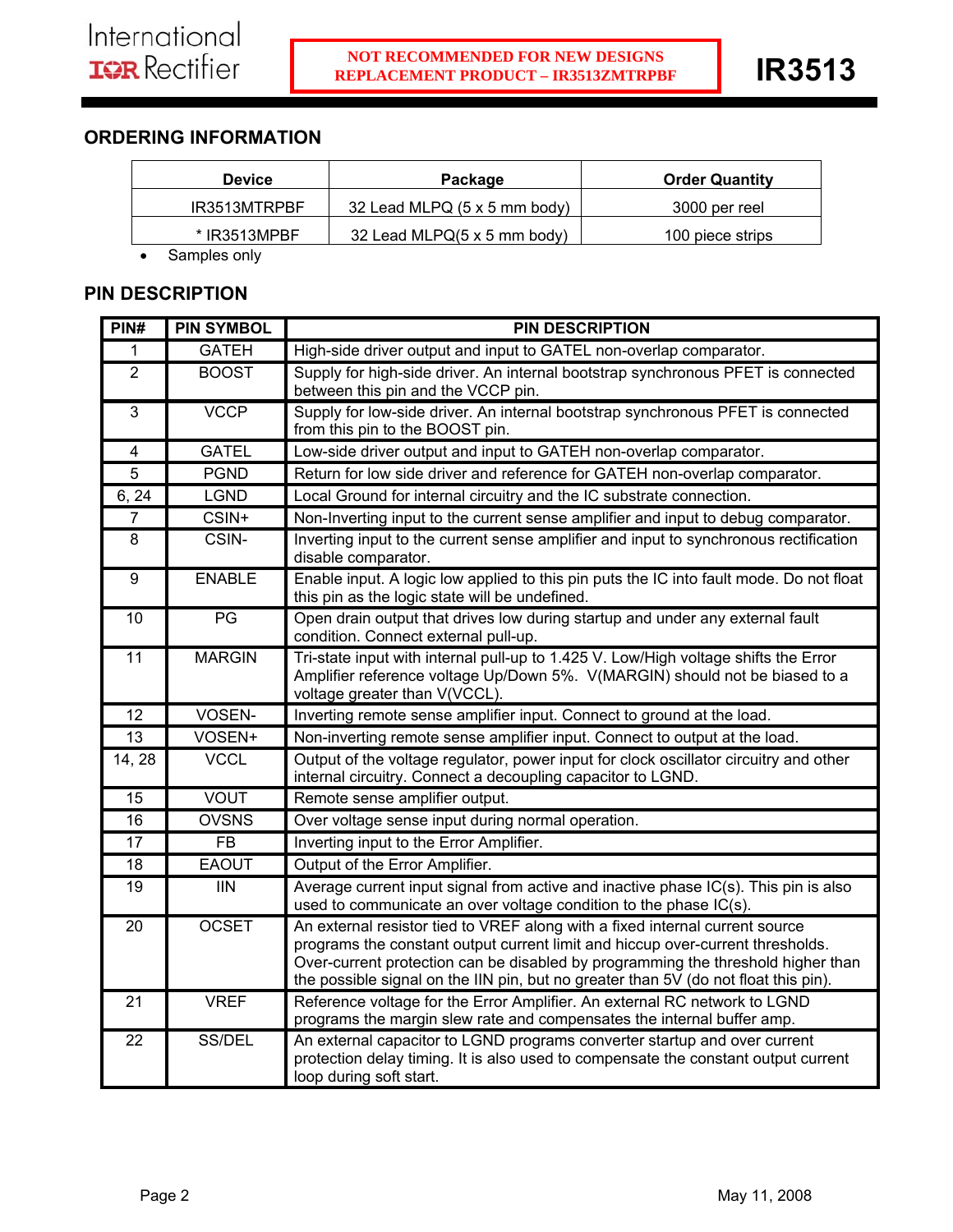# **PIN DESCRIPTION CONTINUED**

| 23 | ROSC/OVP       | A resistor to LGND to program the oscillator frequency and the OCSET bias current.<br>Oscillator frequency equals the phase switching frequency. The pin voltage is 0.6V<br>during normal operation and higher than 1.6V if over-voltage condition is detected. |
|----|----------------|-----------------------------------------------------------------------------------------------------------------------------------------------------------------------------------------------------------------------------------------------------------------|
| 25 | <b>CLKOUT</b>  | Frequency is equivalent to the phase switching frequency multiplied by the number<br>of phases. Connect to CLKIN pins of phase ICs.                                                                                                                             |
| 26 | <b>PHSOUT</b>  | Phase timing output switching at the phase frequency. Connect to PHSIN pin of the<br>first phase IC.                                                                                                                                                            |
| 27 | <b>PHSIN</b>   | Feedback input of the phase timing clock. Connect to the PHSOUT pin of the last<br>phase IC.                                                                                                                                                                    |
| 29 | <b>VCCLFB</b>  | Non-inverting input of the voltage regulator error amplifier. Output voltage of the<br>regulator is programmed by a resistor divider connected to VCCL.                                                                                                         |
| 30 | <b>VCCLDRV</b> | Output of the VCCL regulator error amplifier to control an external transistor. The pin<br>senses the input of the power supply through a resistor at power-up.                                                                                                 |
| 31 | VCC.           | Power Input for under voltage lockout (UVLO) detection and supply for internal IC<br>circuits.                                                                                                                                                                  |
| 32 | <b>SW</b>      | Return for high-side driver and reference for GATEL non-overlap comparator.                                                                                                                                                                                     |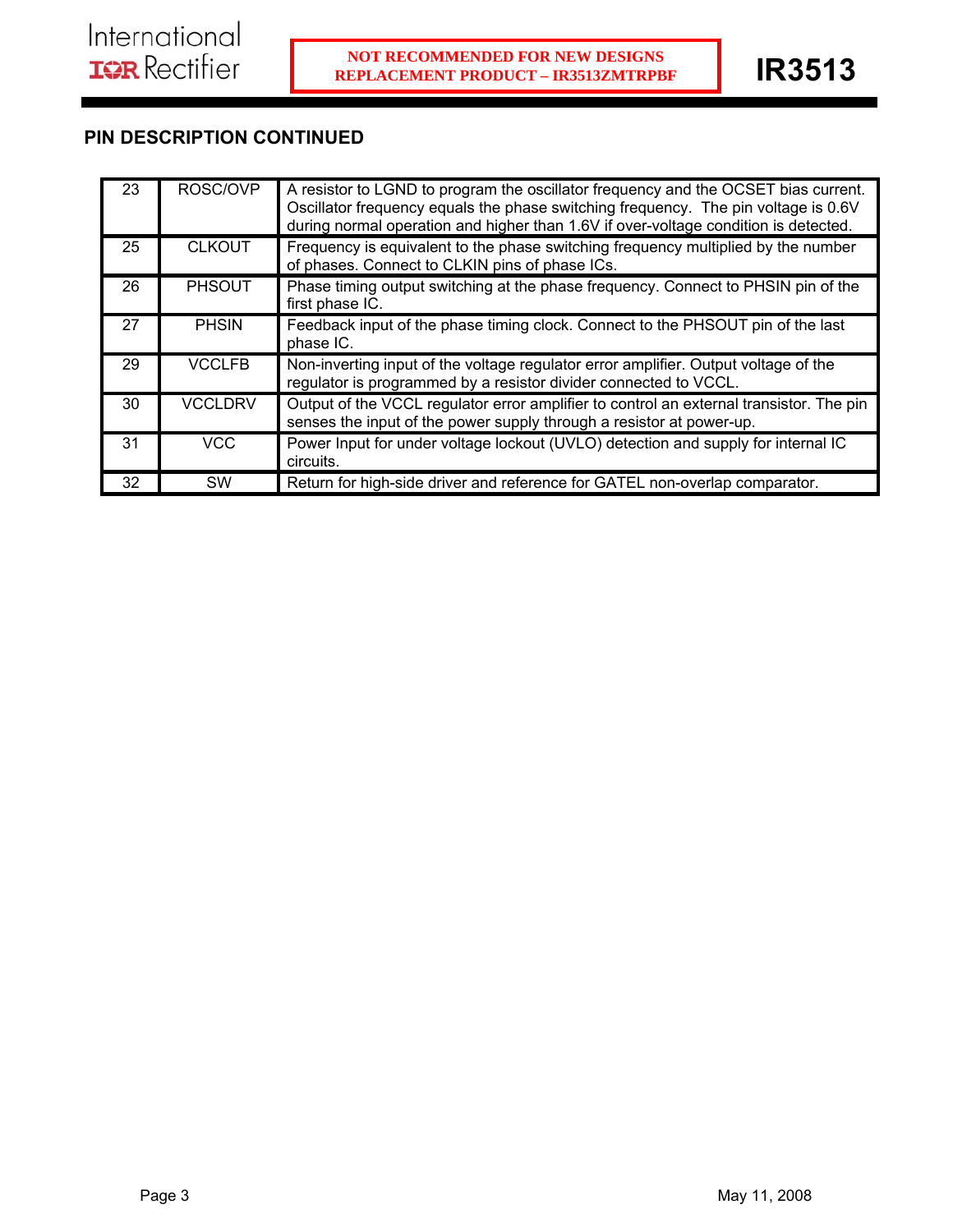# **ABSOLUTE MAXIMUM RATINGS**

Stresses beyond those listed under "Absolute Maximum Ratings" may cause permanent damage to the device. These are stress ratings only and functional operation of the device at these or any other conditions beyond those indicated in the operational sections of the specifications are not implied.

Operating Junction Temperature...................0 to  $150^{\circ}$ C Storage Temperature Range……………………-65°C to 150°C MSL Rating………………………………………2 Reflow Temperature…………………………….260<sup>o</sup> C

| PIN#                    | <b>PIN NAME</b>          | <b>V<sub>MAX</sub></b> | <b>V<sub>MIN</sub></b>         | <b>I</b> source        | $I_{SINK}$             |
|-------------------------|--------------------------|------------------------|--------------------------------|------------------------|------------------------|
| $\mathbf{1}$            | <b>GATEH</b>             | $\overline{34V}$       | $-0.3VDC, -5V$<br>for 100ns    | 3A for 100ns, 100mA DC | 3A for 100ns, 100mA DC |
| $\overline{2}$          | <b>BOOST</b>             | 34V                    | $-0.3V$                        | 1A for 100ns, 100mA DC | 3A for 100ns, 100mA DC |
| $\overline{3}$          | <b>VCCP</b>              | 8V                     | $-0.3V$                        | n/a                    | 5A for 100ns, 200mA DC |
| $\overline{\mathbf{4}}$ | <b>GATEL</b>             | 8V                     | $-0.3VDC, -5V$<br>for 100ns    | 5A for 100ns, 200mA DC | 5A for 100ns, 200mA DC |
| 5                       | <b>PGND</b>              | $\overline{0.3V}$      | $-0.3V$                        | 5A for 100ns, 200mA DC | n/a                    |
| 6, 24                   | <b>LGND</b>              | n/a                    | n/a                            | 20 <sub>m</sub> A      | 1mA                    |
| $\overline{7}$          | CSIN+                    | 8V                     | $-0.5V$                        | 1mA                    | 1mA                    |
| 8                       | CSIN-                    | 8V                     | $-0.5V$                        | 1 <sub>m</sub> A       | 5mA                    |
| $\overline{9}$          | <b>ENABLE</b>            | 3.5V                   | $-0.3V$                        | 1 <sub>m</sub> A       | 1 <sub>m</sub> A       |
| 10                      | $\overline{PG}$          | $VCCL + 0.3V$          | $-0.3V$                        | 1 <sub>m</sub> A       | 20 <sub>m</sub> A      |
| 11                      | <b>MARGIN</b>            | 8V                     | $-0.3V$                        | 1 <sub>m</sub> A       | 1mA                    |
| 12                      | VOSEN-                   | 1.0V                   | $-0.5V$                        | 5mA                    | 1 <sub>m</sub> A       |
| 13                      | VOSEN+                   | 8V                     | $-0.5V$                        | 5mA                    | 1 <sub>m</sub> A       |
| 14, 28                  | <b>VCCL</b>              | $\overline{8V}$        | $-0.3V$                        | 1 <sub>m</sub> A       | 25mA                   |
| 15                      | <b>VOUT</b>              | $\overline{8V}$        | $-0.3V$                        | 5mA                    | 25mA                   |
| 16                      | <b>OVSNS</b>             | $\overline{8V}$        | $-0.3V$                        | 1 <sub>m</sub> A       | 1mA                    |
| 17                      | <b>FB</b>                | 8V                     | $-0.3V$                        | 1mA                    | 1mA                    |
| $\overline{18}$         | <b>EAOUT</b>             | $\overline{8V}$        | $-0.3V$                        | 25mA                   | 10 <sub>m</sub> A      |
| $\overline{19}$         | $\overline{\mathsf{IN}}$ | 8V                     | $-0.3V$                        | 5mA                    | 1 <sub>m</sub> A       |
| 20                      | <b>OCSET</b>             | 8V                     | $-0.3V$                        | 1 <sub>m</sub> A       | 1mA                    |
| 21                      | <b>VDAC</b>              | 3.5V                   | $-0.3V$                        | 1 <sub>m</sub> A       | 1mA                    |
| $\overline{22}$         | SS/DEL                   | 8V                     | $-0.3V$                        | 1 <sub>m</sub> A       | 1 <sub>m</sub> A       |
| 23                      | ROSC/OVP                 | 8V                     | $-0.3V$                        | 5mA                    | 1mA                    |
| 25                      | <b>CLKOUT</b>            | 8V                     | $-0.3V$                        | 100mA                  | 100mA                  |
| 26                      | <b>PHSOUT</b>            | $\overline{8V}$        | $-0.3V$                        | 10mA                   | 10 <sub>m</sub> A      |
| 27                      | <b>PHSIN</b>             | $\overline{8V}$        | $-0.3V$                        | 1 <sub>m</sub> A       | 1 <sub>m</sub> A       |
| 29                      | <b>VCCLFB</b>            | 3.5V                   | $-0.3V$                        | 1mA                    | 1mA                    |
| $\overline{30}$         | <b>VCCLDRV</b>           | <b>10V</b>             | $-0.3V$                        | 1mA                    | 50 <sub>m</sub> A      |
| 31                      | <b>VCC</b>               | <b>18V</b>             | $-0.3V$                        | 1 <sub>m</sub> A       | 1mA                    |
| 32                      | SW                       | 34V                    | $-0.3V$ DC, $-5V$<br>for 100ns | 3A for 100ns, 100mA DC | n/a                    |

Note: Maximum GATEH – SW = 8V, Maximum BOOST – GATEH = 8V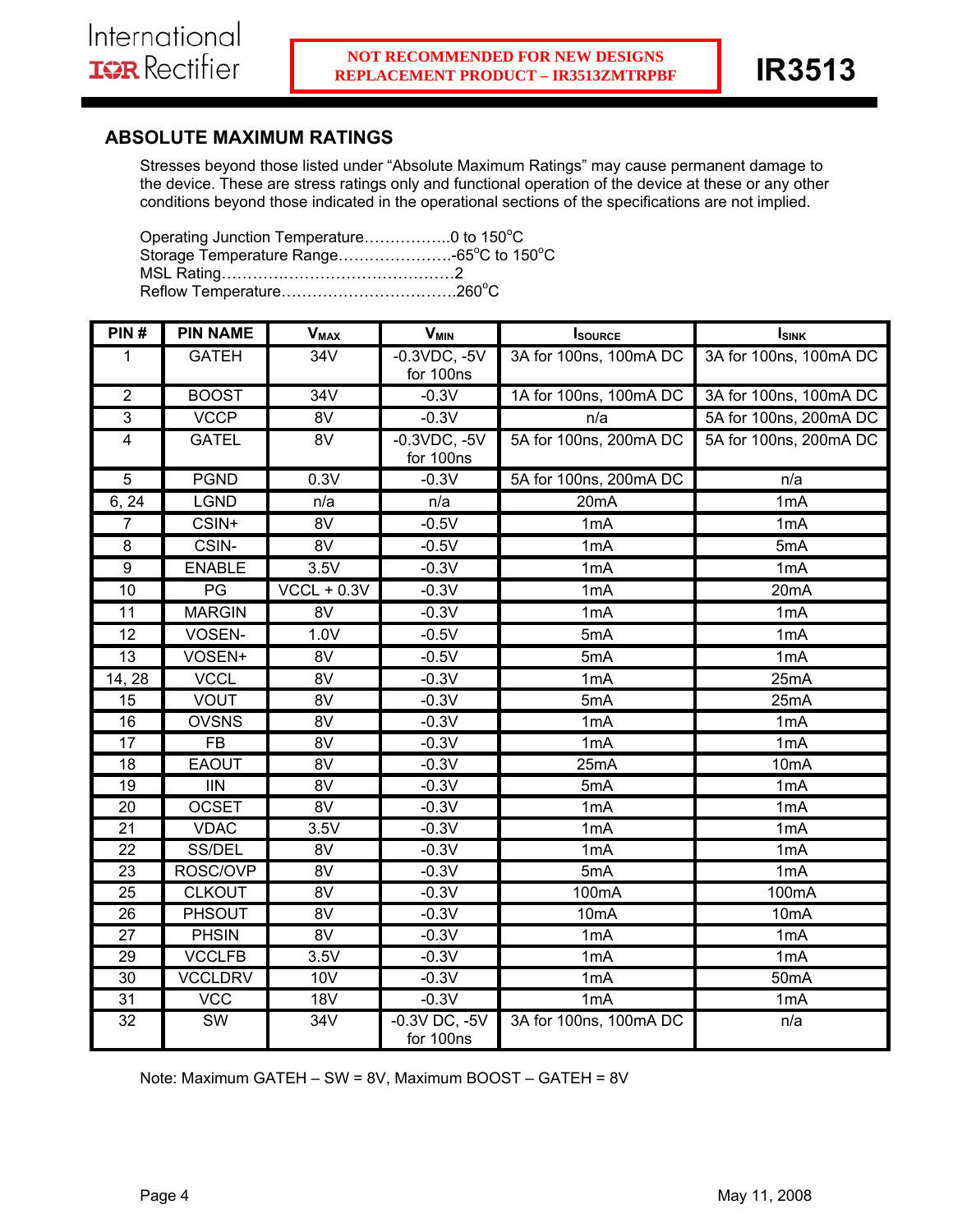# **RECOMMENDED OPERATING CONDITIONS FOR RELIABLE OPERATION WITH MARGIN**

 $4.75V \leq$  VCCL ≤ 7.5V,  $4.75V \leq$  VCCP ≤ 7.5V,  $8V \leq$  VCC ≤ 16V, -0.3V ≤ VOSEN- ≤ 0.3V, 0 °C ≤ T<sub>J</sub> ≤ 125 °C, 7.75 kΩ ≤ ROSC ≤ 50 kΩ

# **ELECTRICAL CHARACTERISTICS**

The electrical characteristics involve the spread of values guaranteed within the recommended operating conditions. Typical values represent the median values, which are related to 25°C. 7.75K $\Omega \leq \text{Rosc} \leq 50.0 \text{ K}\Omega$ , Css/DEL = 0.1µF  $+/-10\%$ , C<sub>GATEH</sub> = 3.3nF, C<sub>GATEL</sub> = 6.8nF (unless otherwise specified).

| <b>PARAMETER</b>                 | <b>TEST CONDITION</b>                                                   | <b>MIN</b>       | <b>TYP</b>        | <b>MAX</b>       | <b>UNIT</b>      |
|----------------------------------|-------------------------------------------------------------------------|------------------|-------------------|------------------|------------------|
| <b>VREF Reference</b>            |                                                                         |                  |                   |                  |                  |
| <b>System Set-Point Accuracy</b> | <b>MARGIN = OPEN</b>                                                    | 796              | 800               | 804              | mV               |
| (per test circuit in Fig. 2)     | $MARGIN = 0V$                                                           | 755              | 760               | 765              | mV               |
|                                  | <b>MARGIN = VCCL</b>                                                    | 835              | 840               | 845              | mV               |
| Source & Sink Currents           | Include OCSET current                                                   | 50               | 88                | 116              | $\mu$ A          |
| Margin Input Thresholds          | Margin Low                                                              | 0.475            | 0.575             | 0.675            | $\vee$           |
|                                  | Margin High                                                             | 2.1              | 2.2               | 2.3              | $\vee$           |
| <b>MARGIN Float Voltage</b>      |                                                                         | 1.325            | 1.425             | 1.55             | $\vee$           |
| MARGIN Pull-up resistor          |                                                                         | 3                | 4                 | $6\phantom{1}$   | KΩ               |
| <b>Oscillator</b>                |                                                                         |                  |                   |                  |                  |
| <b>ROSC Voltage</b>              |                                                                         | 0.575            | 0.600             | 0.625            | $\vee$           |
| <b>CLKOUT High Voltage</b>       | I(CLKOUT)=-10mA, measure V(VCCL)-<br>V(CLKOUT)                          |                  |                   | 1                | $\vee$           |
| <b>CLKOUT Low Voltage</b>        | I(CLKOUT)= 10mA                                                         |                  |                   | 1                | $\vee$           |
| <b>CLKOUT Phase Delay</b>        | Measure time from CLKIN < 1V to GATEH<br>> 1V                           | 40               | 75                | 125              | ns               |
| <b>PHSOUT Frequency</b>          | $Rosc=50.0 K\Omega$                                                     | $\overline{225}$ | 250               | $\overline{275}$ | $\overline{kHz}$ |
| <b>PHSOUT Frequency</b>          | Rosc=24.5 $K\Omega$                                                     | 450              | 500               | 550              | kHz              |
| <b>PHSOUT Frequency</b>          | $Rosc=7.75 K\Omega$                                                     | 1.35             | $\overline{1.50}$ | 1.65             | <b>MHz</b>       |
| <b>PHSOUT High Voltage</b>       | I(PHSOUT)=-1mA                                                          |                  |                   | 1                | $\vee$           |
| <b>PHSOUT Low Voltage</b>        | I(PHSOUT)= 1mA                                                          |                  |                   | 1                | $\vee$           |
| <b>PHSIN Threshold Voltage</b>   | Compare to V(VCCL)                                                      | 30               | 50                | 70               | %                |
| <b>Enable Input</b>              |                                                                         |                  |                   |                  |                  |
| <b>Threshold Voltage</b>         | <b>ENABLE</b> rising                                                    | 815              | 850               | 885              | mV               |
| <b>Threshold Voltage</b>         | <b>ENABLE falling</b>                                                   | 765              | 800               | 835              | mV               |
| <b>Hysteresis</b>                |                                                                         | 25               | 50                | 75               | mV               |
| <b>Bias Current</b>              | $0V \leq V(ENABLE) \leq 3.3V$                                           | $-5$             | $\mathbf 0$       | 5                | $\mu$ A          |
| <b>Blanking Time</b>             | Noise Pulse < 100ns will not register an<br>ENABLE state change. Note 1 | 75               | 250               | 400              | ns               |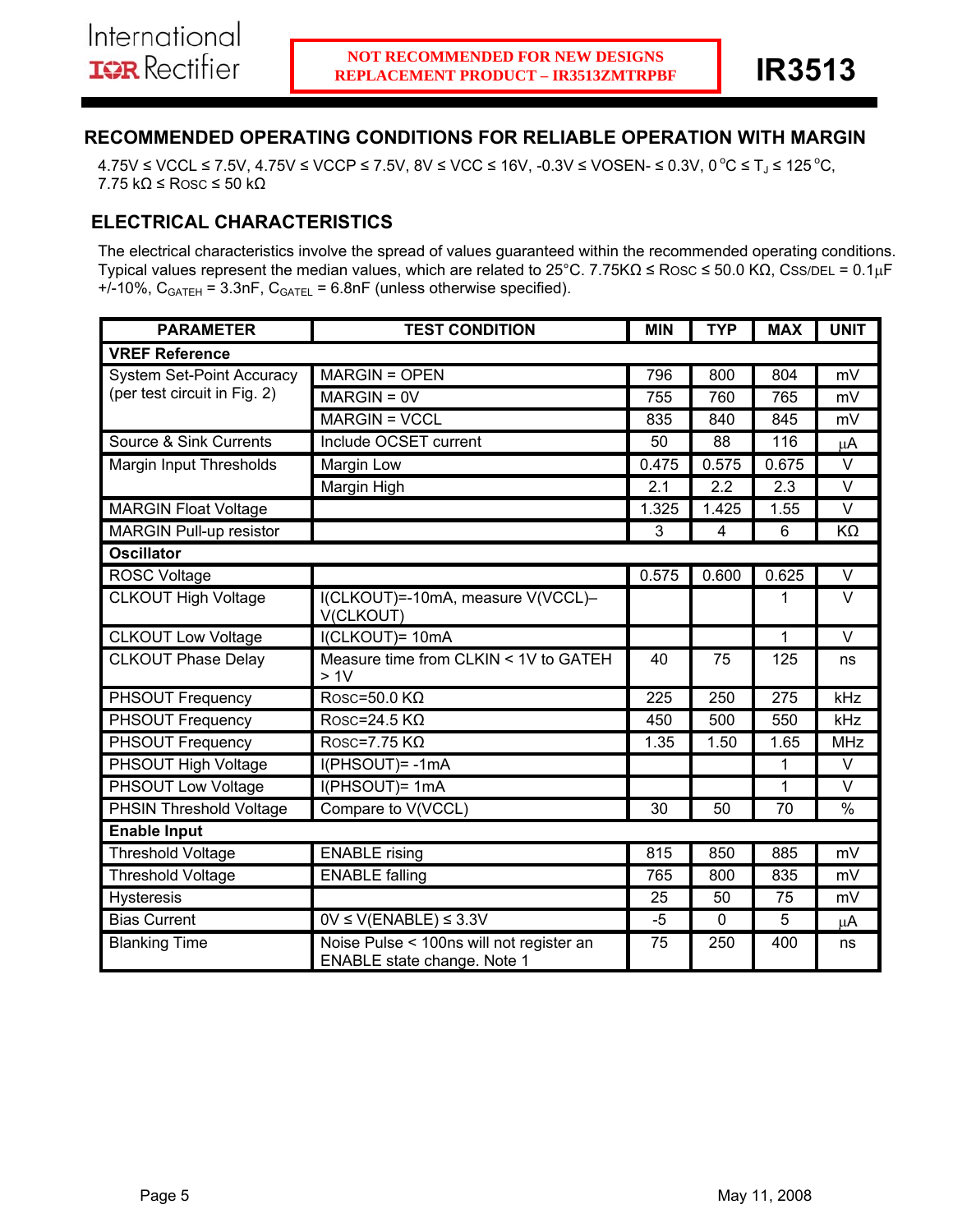| <b>PARAMETER</b>                                | <b>TEST CONDITION</b>                                                                                                   | <b>MIN</b>     | <b>TYP</b>               | <b>MAX</b> | <b>UNIT</b>       |
|-------------------------------------------------|-------------------------------------------------------------------------------------------------------------------------|----------------|--------------------------|------------|-------------------|
| <b>Over-Current Comparator</b>                  |                                                                                                                         |                |                          |            |                   |
| Input Offset Voltage                            | $1V \leq V(OCSET) \leq 3.3V$                                                                                            | $-70$          | -40                      | $-10$      | mV                |
| <b>OCSET Bias Current</b>                       |                                                                                                                         | $-5%$          | 605<br>/ $Rosc(k\Omega)$ | $+5%$      | $\mu$ A           |
| Over-Current Delay Counter                      | ROSC = $7.75 \text{ K}\Omega$ (PHSOUT=1.5MHz)                                                                           |                | 4096                     |            | Cycle             |
| <b>Over-Current Delay Counter</b>               | ROSC = $15.0 \text{ K}\Omega$ (PHSOUT=800kHZ)                                                                           |                | 2048                     |            | Cycle             |
| Over-Current Delay Counter                      | $ROSC = 50.0 K\Omega (PHSOUT=250kHz)$                                                                                   |                | 1024                     |            | Cycle             |
| <b>Over-Current Limit Amplifier</b>             |                                                                                                                         |                |                          |            |                   |
| Input Offset Voltage                            |                                                                                                                         | $-10$          | 0                        | 15         | mV                |
| Transconductance                                | Note 1                                                                                                                  | 0.50           | 1.00                     | 1.75       | mA/V              |
| <b>Sink Current</b>                             |                                                                                                                         | 35             | 55                       | 75         | uA                |
| Unity Gain Bandwidth                            | Note 1                                                                                                                  | 0.75           | 2.00                     | 3.00       | kHz               |
| <b>Over Voltage Detection (OVD) Comparator</b>  |                                                                                                                         |                |                          |            |                   |
| <b>Threshold Offset Rising</b>                  | Compare to V(VREF)                                                                                                      | 60             | 85                       | 105        | mV                |
| <b>Threshold Offset Falling</b>                 | Compare to V(VREF)                                                                                                      | $-15$          | 5                        | 25         | mV                |
| <b>Threshold Hysteresis</b>                     |                                                                                                                         | 55             | 70                       | 80         | mV                |
| Propagation Delay to IIN                        | Measure time from V(VOUT) > V(VREF)<br>(250mV overdrive) to V(IIN) transition to<br>$> 0.9$ * V(VCCL).                  |                | 90                       | 180        | ns                |
| <b>IIN Pull-up Resistance</b>                   |                                                                                                                         |                | 5                        | 20         | Ω                 |
| <b>OVSNS Input Bias Current</b>                 | $0V \le V(OV S N S) \le V(V C C L),$                                                                                    | $-1$           | 0                        | 1          | μA                |
| <b>Over Voltage Protection (OVP) Comparator</b> |                                                                                                                         |                |                          |            |                   |
| <b>OVP Threshold</b>                            | Step V(ISHARE) up until GATEL drives<br>high. Compare to V(VCCL)                                                        | $-1.0$         | $-0.8$                   | 0          | $\vee$            |
| <b>Propagation Delay</b>                        | V(VCCL)=5V, Step V(ISHARE) up from<br>V(DACIN) to V(VCCL). Measure time to<br>V(GATEL)>4V.                              | $\mathbf 0$    | 40                       | 70         | ns                |
| Propagation Delay to ROSC                       | Measure time from $V(VO) > V(VDAC)$<br>(250mV overdrive) to V(ROSC/OVP)<br>transition to >1V. Note 1.                   |                | 90                       | 300        | ns                |
| OVP ROSC High Voltage                           | Measure V(VCCL)-V(ROSC/OVP)                                                                                             | 0              | 0.5                      | 1.2        | V                 |
| <b>Remote Sense Differential Amplifier</b>      |                                                                                                                         |                |                          |            |                   |
| Unity Gain Bandwidth                            | Note 1                                                                                                                  | 3.0            | 6.4                      | 9.0        | <b>MHz</b>        |
| Input Offset                                    | Relative to [V(VOSEN+) - V(VOSEN-)].<br>1.5V≤ V(VOSEN+) - V(VOSEN-) ≤ 5.5V<br>$0.5V \le V(VOSEN+) - V(VOSEN-) \le 1.5V$ | $-0.2$<br>$-3$ | 0<br>0                   | 0.2<br>3   | $\%$<br>mV        |
| Source Current                                  | $0.5V \le V(VOSEN+) - V(VOSEN-) \le 5.5V$                                                                               | 0.5            | 1.0                      | 1.7        | mA                |
| <b>Sink Current</b>                             | Vout=0.5V<br>Vout=5.5V                                                                                                  | 1<br>11        | 4<br>25                  | 9<br>34    | mA                |
| Slew Rate                                       | Note 1                                                                                                                  | $\overline{2}$ | $\overline{\mathbf{4}}$  | 8          | V/us              |
| Input Impedance                                 |                                                                                                                         | 63             | 100                      | 185        | $k\Omega$         |
| <b>VOSEN+ Input Voltage Range</b>               | $V(VCCL)=7V$                                                                                                            |                |                          | 5.5        | $\overline{\vee}$ |
| <b>High Voltage</b>                             | $V(VCCL) - V(VO)$                                                                                                       |                | 0.03                     | 0.1        | V                 |
| Low Voltage                                     | $V(VCCL)=7V$                                                                                                            |                |                          | 250        | mV                |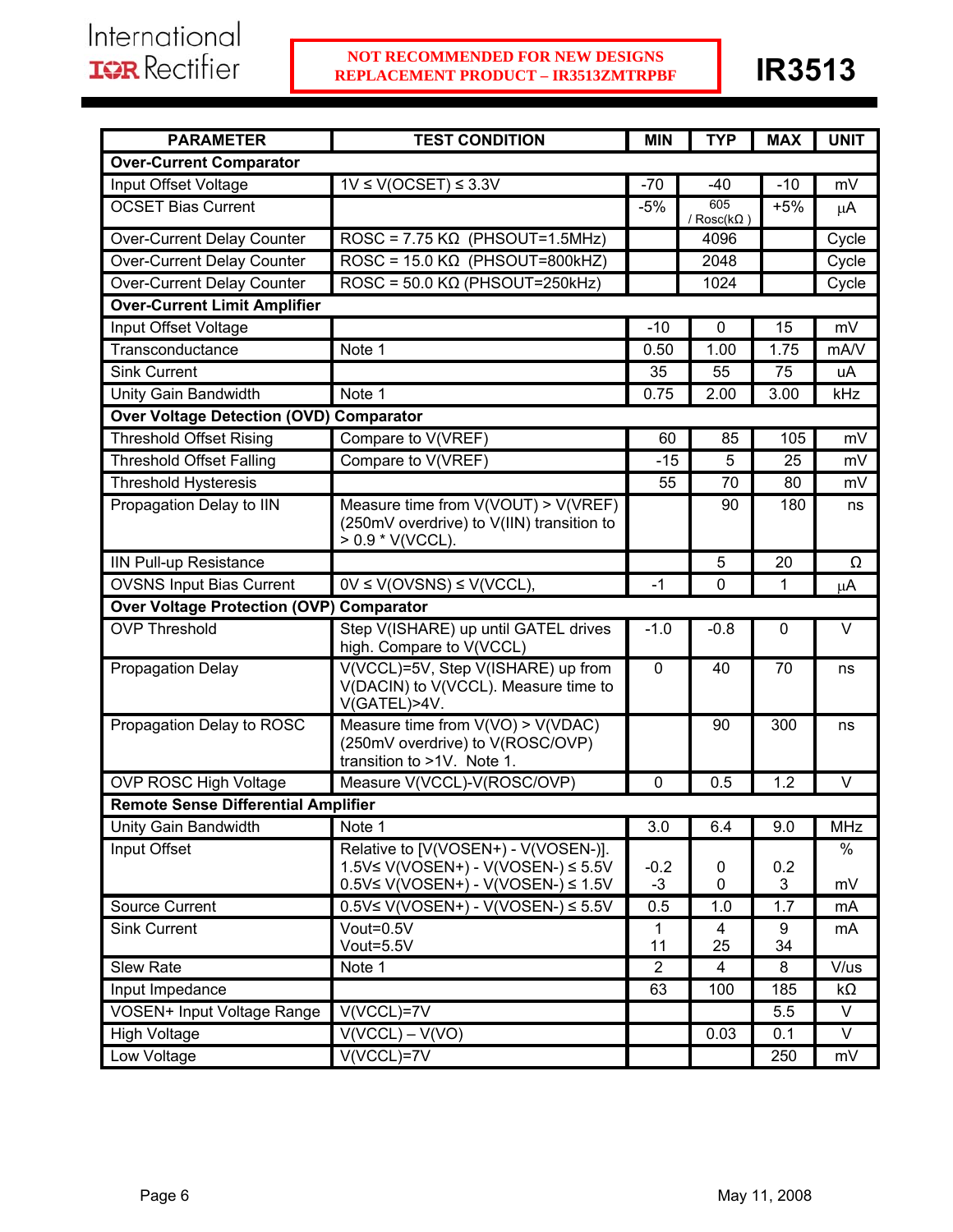| <b>PARAMETER</b>                            | <b>TEST CONDITION</b>                                                       | <b>MIN</b>     | <b>TYP</b>   | <b>MAX</b> | <b>UNIT</b>   |
|---------------------------------------------|-----------------------------------------------------------------------------|----------------|--------------|------------|---------------|
| <b>Soft Start and Delay</b>                 |                                                                             |                |              |            |               |
| <b>Start Delay</b>                          |                                                                             | 1.0            | 2.2          | 3.5        | ms            |
| Soft Start Time                             |                                                                             | 0.9            | 1.5          | 4.5        | ms            |
| PG Delay                                    |                                                                             | 0.4            | 1.3          | 3.8        | ms            |
| OC Delay Time                               | $V(III) - V(OCSET) = 500$ mV                                                | 75             | 125          | 300        | us            |
| SS/DEL to FB Input Offset<br>Voltage        | With FB = 0V, adjust V(SS/DEL) until<br>EAOUT drives high                   | 0.7            | 1.4          | 1.9        | $\vee$        |
| <b>Charge Current</b>                       |                                                                             | 30             | 50           | 65         | μA            |
| <b>Discharge Current</b>                    |                                                                             | 2              | 4            | 6          | μA            |
| Charge/Discharge Current<br>Ratio           |                                                                             | 10             | 12           | 17         | μA/μA         |
| Charge Voltage                              |                                                                             | 2.8            | 3            | 3.3        | $\vee$        |
| Delay Comparator Threshold                  | Relative to Charge Voltage, SS/DEL<br>rising - Note 1                       |                | 80           |            | mV            |
| Delay Comparator Threshold                  | Relative to Charge Voltage, SS/DEL<br>falling - Note 1                      |                | 120          |            | mV            |
| Delay Comparator Hysteresis                 | Note 1                                                                      |                | 30           |            | mV            |
| Discharge Comparator<br>Threshold           |                                                                             | 125            | 200          | 275        | mV            |
| <b>Error Amplifier</b>                      |                                                                             |                |              |            |               |
| Input Offset Voltage                        | Measure V(FB) - V(VREF). Note 2                                             | -1             | 0            | 1          | mV            |
| FB Bias Current                             |                                                                             | $-1$           | $\mathbf{0}$ | 1          | μA            |
| DC Gain                                     | Note 1                                                                      | 100            | 110          | 120        | dB            |
| <b>Bandwidth</b>                            | Note 1                                                                      | 20             | 30           | 40         | <b>MHz</b>    |
| <b>Slew Rate</b>                            | Note 1                                                                      | $\overline{7}$ | 12           | 20         | $V/\mu s$     |
| <b>Sink Current</b>                         |                                                                             | 0.40           | 0.85         | 1.00       | mA            |
| <b>Source Current</b>                       |                                                                             | 5              | 8            | 12         | mA            |
| Maximum Voltage                             | Measure V(VCCL) - V(EAOUT)                                                  | 500            | 780          | 950        | mV            |
| Minimum Voltage                             |                                                                             |                | 120          | 250        | mV            |
| Open Voltage Loop Detection<br>Threshold    | Measure V(VCCL) - V(EAOUT), Relative<br>to Error Amplifier maximum voltage. | 100            | 300          | 750        | mV            |
| Open Voltage Loop Detection<br>Delay        | Measure PHSOUT pulse numbers from<br>$V(EAOUT) = V(VCCL)$ to $PG = low$ .   |                | 8            |            | <b>Pulses</b> |
| <b>Headroom Control</b>                     |                                                                             |                |              |            |               |
| <b>Activation Voltage</b>                   | $V(VCC) - V(CSIN-)$                                                         | 2.7            | 2.95         | 3.3        | V             |
| FB Bias Current                             | $V(VCC) - V(CSIN-) = 1.0V$                                                  | $-640$         | $-470$       | $-300$     | uA            |
| PG Comparator Threshold                     |                                                                             | $-18.5$        | $-13.5$      | -9         | uA            |
| PG Comparator Hysteresis                    |                                                                             | 5              | 8            | 13.5       | uA            |
| VCC Under Voltage Lockout Comparator (UVLO) |                                                                             |                |              |            |               |
| <b>Start Threshold</b>                      |                                                                             | 6.9            | 7.4          | 7.9        | V             |
| Stop Threshold                              |                                                                             | 6.5            | 7.0          | 7.5        | V             |
| <b>Hysteresis</b>                           | Start - Stop                                                                | 350            | 450          | 650        | mV            |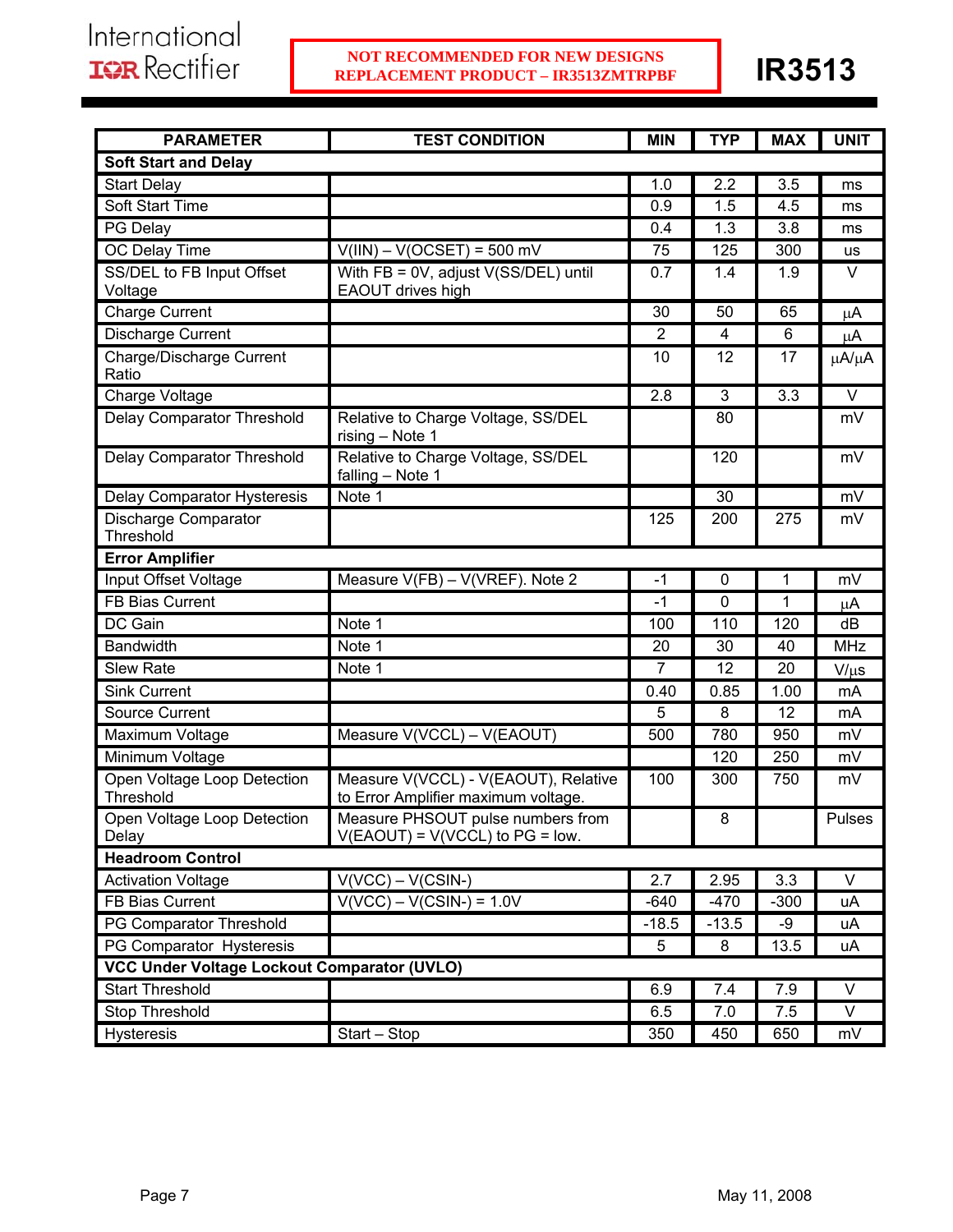| <b>PARAMETER</b>                                                | <b>TEST CONDITION</b>                                                                                     | <b>MIN</b> | <b>TYP</b> | <b>MAX</b> | <b>UNIT</b>   |
|-----------------------------------------------------------------|-----------------------------------------------------------------------------------------------------------|------------|------------|------------|---------------|
| <b>Open Sense Line Detection</b>                                |                                                                                                           |            |            |            |               |
| Sense Line Detection Active                                     |                                                                                                           | 150        | 200        | 250        | mV            |
| <b>Comparator Threshold Voltage</b>                             |                                                                                                           |            |            |            |               |
| Sense Line Detection Active<br><b>Comparator Offset Voltage</b> | $V(VOUT)$ < $[V(VOSEN+) - V(LGND)]$ / 2                                                                   | 40         | 60         | 90         | mV            |
| <b>VOSEN+ Open Sense Line</b><br><b>Comparator Threshold</b>    | Compare to V(VCCL)                                                                                        | 87.5       | 90         | 92.5       | %             |
| <b>VOSEN- Open Sense Line</b><br><b>Comparator Threshold</b>    |                                                                                                           | 0.36       | 0.40       | 0.44       | $\vee$        |
| <b>Sense Lines Detection Source</b>                             | $V(VOUT) = 100mv$                                                                                         | 250        | 500        | 750        | uA            |
| Currents<br><b>VCCL Regulator Amplifier</b>                     |                                                                                                           |            |            |            |               |
| Reference Feedback Voltage                                      |                                                                                                           | 1.15       | 1.19       | 1.23       | V             |
| <b>VCCLFB Bias Current</b>                                      |                                                                                                           | $-1$       | $\Omega$   | 1          | uA            |
| <b>VCCLDRV Sink Current</b>                                     |                                                                                                           |            |            |            |               |
|                                                                 |                                                                                                           | 10         | 30         |            | mA            |
| <b>UVLO Start Threshold</b>                                     | Compare to V(VCCL)                                                                                        | 90         | 94         | 98         | $\%$          |
| <b>UVLO Stop Threshold</b>                                      | Compare to V(VCCL)                                                                                        | 82         | 86         | 90         | $\frac{0}{0}$ |
| <b>Hysteresis</b>                                               | Compare to V(VCCL)                                                                                        | 7.0        | 8.5        | 9.5        | %             |
| <b>Gate Drivers</b>                                             |                                                                                                           |            |            |            |               |
| <b>GATEH Source Resistance</b>                                  | BOOST - SW = 7V. Note 1                                                                                   |            | 1.0        | 2.5        | Ω             |
| <b>GATEH Sink Resistance</b>                                    | BOOST - SW = 7V. Note 1                                                                                   |            | 1.0        | 2.5        | Ω             |
| <b>GATEL Source Resistance</b>                                  | VCCP - PGND = 7V. Note 1                                                                                  |            | 1.0        | 2.5        | Ω             |
| <b>GATEL Sink Resistance</b>                                    | $VCCP - PGND = 7V$ . Note 1                                                                               |            | 0.4        | 1.0        | Ω             |
| <b>GATEH Source Current</b>                                     | BOOST=7V, GATEH=2.5V, SW=0V. Note                                                                         |            | 2.0        |            | A             |
| <b>GATEH Sink Current</b>                                       | BOOST=7V, GATEH=2.5V, SW=0V. Note<br>1                                                                    |            | 2.0        |            | A             |
| <b>GATEL Source Current</b>                                     | VCCP=7V, GATEL=2.5V, PGND=0V<br>Note 1                                                                    |            | 2.0        |            | A             |
| <b>GATEL Sink Current</b>                                       | VCCP=7V, GATEL=2.5V, PGND=0V<br>Note 1                                                                    |            | 4.0        |            | A             |
| <b>GATEH Rise Time</b>                                          | BOOST - SW = 7V, measure 1V to 4V<br>transition time                                                      |            | 5          | 10         | ns            |
| <b>GATEH Fall Time</b>                                          | BOOST - SW = 7V, measure 4V to 1V<br>transition time                                                      |            | 5          | 10         | ns            |
| <b>GATEL Rise Time</b>                                          | $VCCP - PGND = 7V$ , Measure 1V to 4V<br>transition time                                                  |            | 10         | 20         | ns            |
| <b>GATEL Fall Time</b>                                          | VCCP - PGND = 7V, Measure 4V to 1V<br>transition time                                                     |            | 5          | 10         | ns            |
| GATEL low to GATEH high<br>delay                                | $BOOST = VCCP = 7V$ , $SW = PGND =$<br>0V, measure time from GATEL falling to<br>1V to GATEH rising to 1V | 10         | 20         | 40         | ns            |
| GATEH low to GATEL high<br>delay                                | $BOOST = VCCP = 7V$ , SW = $PGND =$<br>0V, measure time from GATEH falling to<br>1V to GATEL rising to 1V | 10         | 20         | 40         | ns            |
| Disable Pull-Down Resistance                                    | Ta=25 °C Note 1                                                                                           |            | 80         | 130        | kΩ            |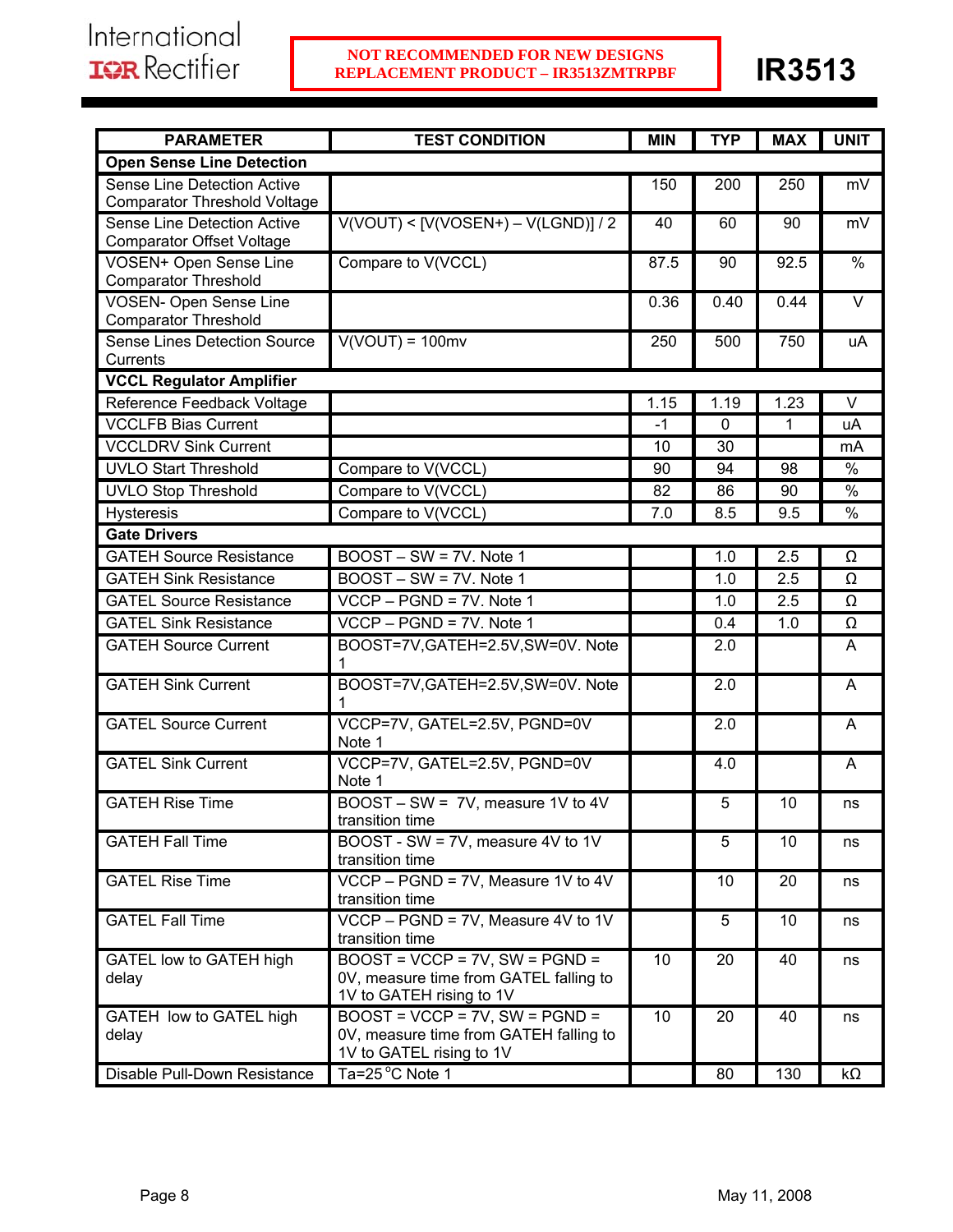| <b>PARAMETER</b>                   | <b>TEST CONDITION</b>                                                                                                                                     | <b>MIN</b> | <b>TYP</b>  | <b>MAX</b>        | <b>UNIT</b> |
|------------------------------------|-----------------------------------------------------------------------------------------------------------------------------------------------------------|------------|-------------|-------------------|-------------|
| <b>PWM Comparator</b>              |                                                                                                                                                           |            |             |                   |             |
| <b>PWM Ramp Slope</b>              |                                                                                                                                                           | 45         | 52.5        | 60                | mV/<br>DC%  |
| Input Offset Voltage               | Note 1                                                                                                                                                    | $-5$       | 0           | 5                 | mV          |
| Minimum Pulse Width                | Note 1                                                                                                                                                    |            | 65          | 75                | ns          |
| Minimum GATEH Turn-off<br>Time     |                                                                                                                                                           | 20         | 80          | 160               | ns          |
| <b>Current Sense Amplifier</b>     |                                                                                                                                                           |            |             |                   |             |
| CSIN+/- Bias Current               |                                                                                                                                                           | $-200$     | 0           | 200               | nA          |
| CSIN+/- Bias Current<br>Mismatch   | Note 1                                                                                                                                                    | $-50$      | 0           | 50                | пA          |
| Input Offset Voltage               | $CSIN + = CSIN - = VREF$ . Measure input<br>referred offset from VREF                                                                                     | $-1$       | 0           | 1                 | mV          |
| Gain                               | Csin+=25mV+Csin-                                                                                                                                          | 30.5       | 33.0        | 35.5              | <b>V/V</b>  |
| Unity Gain Bandwidth               | C(IIN)=10pF. Measure at IIN.<br>Note 1                                                                                                                    | 4.8        | 6.8         | 8.8               | <b>MHz</b>  |
| Slew Rate                          | Note 1                                                                                                                                                    |            | 6           |                   | $V/\mu s$   |
| Differential Input Range           |                                                                                                                                                           | $-10$      |             | 50                | mV          |
| <b>Differential Input Range</b>    |                                                                                                                                                           | -5         |             | 50                | mV          |
| Common Mode Input Range            |                                                                                                                                                           | $-0.2$     |             | Note <sub>3</sub> | V           |
| Rout at $T_J = 25^{\circ}C$        | Note 1                                                                                                                                                    | 2.3        | 3.0         | 3.7               | $k\Omega$   |
| Rout at $T_J = 65^{\circ}$ C       |                                                                                                                                                           | 2.9        | 3.7         | 4.6               | $k\Omega$   |
| Rout at $T_J$ = 125 °C             |                                                                                                                                                           | 3.6        | 4.7         | 5.4               | $k\Omega$   |
| <b>ISHARE Source Current</b>       |                                                                                                                                                           | 500        |             |                   | μA          |
| <b>ISHARE Sink Current</b>         |                                                                                                                                                           | 500        |             |                   | μA          |
| <b>Share Adjust Amplifier</b>      |                                                                                                                                                           |            |             |                   |             |
| Input Offset Voltage               | Note 1                                                                                                                                                    | $-3$       | $\mathbf 0$ | 3                 | mV          |
| <b>Differential Input Range</b>    | Note 1                                                                                                                                                    | $-1$       |             | 1                 | $\vee$      |
| Gain                               | $CSIN + = CSIN - = VREF$ , Adjust V(IIN)<br>from V(Ramp floor) - 10mV to V(Ramp<br>floor) + 10mV and measure change in<br>PWM Ramp Start Voltage. Note 1. | 4          | 5.0         | 6                 | V/V         |
| Unity Gain Bandwidth               | Note 1                                                                                                                                                    | 4          | 8.5         | 17                | kHz         |
| Maximum PWM Ramp Adjust<br>Voltage | CSIN+ = CSIN- = VREF, EAOUT<br>=LGND, and $V(III) = V(Ramp floor) -$<br>100mV. Maximum adjust voltage<br>$=V(PWMRMP) - V(Ramp floor)$                     | 90         | 150         | 250               | mV          |
| Minimum PWM Ramp Adjust<br>Voltage | CSIN+ = CSIN- = VREF, EAOUT<br>=LGND, and V(ISHARE) = V(Ramp<br>floor) + 100mV. Minimum adjust voltage<br>$= V(PWMRMP) - V(Ramp floor)$                   | $-230$     | 130         | $-70$             | mV          |
| <b>Body Brake Comparator</b>       |                                                                                                                                                           |            |             |                   |             |
| Threshold Voltage Increasing       | Compare to V(Ramp floor)                                                                                                                                  | $-225$     | $-125$      | $-25$             | mV          |
| Threshold Voltage decreasing       | Compare to V(Ramp floor)                                                                                                                                  | $-315$     | $-215$      | $-115$            | mV          |
| <b>Threshold Hysteresis</b>        |                                                                                                                                                           | 40         | 90          | 140               | mV          |
| <b>Propagation Delay</b>           | VCCL = 5V. Measure time from EAOUT<br>< V(VREF) (200mV overdrive) to<br>GATEL transition to < 4V.                                                         | 20         | 40          | 70                | ns          |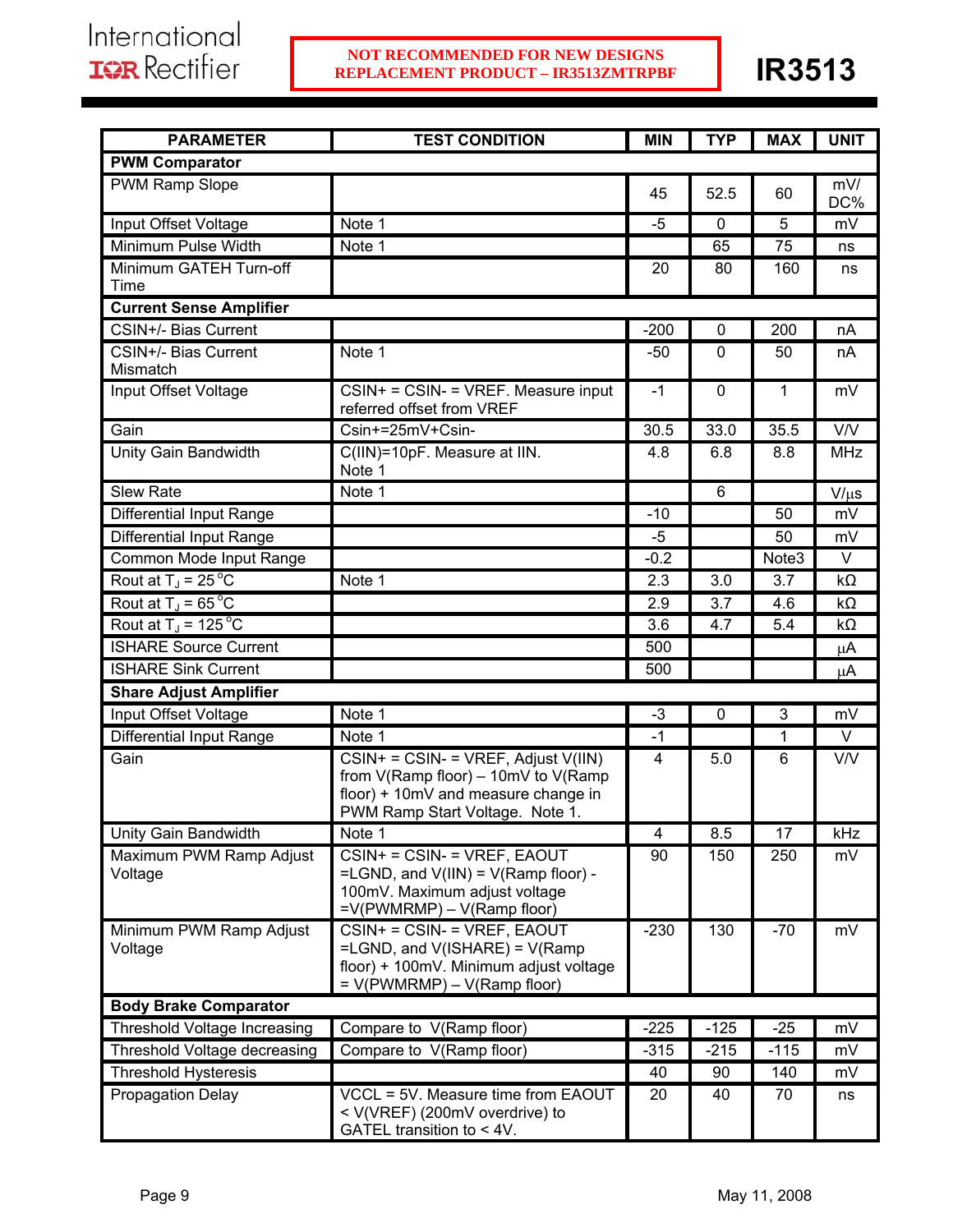| <b>PARAMETER</b>                                    | <b>TEST CONDITION</b>                                                          | <b>MIN</b> | <b>TYP</b>     | <b>MAX</b> | <b>UNIT</b>   |
|-----------------------------------------------------|--------------------------------------------------------------------------------|------------|----------------|------------|---------------|
| <b>Synchronous Rectification Disable Comparator</b> |                                                                                |            |                |            |               |
| <b>Threshold Voltage</b>                            | The ratio of V(CSIN-) / V(VREF), below<br>which V(GATEL) is always low.        | 63         | 75             | 89         | $\frac{0}{0}$ |
| <b>Negative Current Comparator</b>                  |                                                                                |            |                |            |               |
| Input Offset Voltage                                | Note 1                                                                         | $-16$      | $\mathbf{0}$   | 16         | mV            |
| Propagation Delay Time                              | Apply step voltage to V(CSIN+) -<br>V(CSIN-). Measure time to V(GATEL)<<br>1V. |            | 200            | 400        | ns            |
| <b>Bootstrap Diode</b>                              |                                                                                |            |                |            |               |
| Forward Voltage                                     | $I(BOOST) = 30mA, 6V \leq VCCL \leq 7V$                                        | 180        | 260            | 470        | mV            |
| <b>Debug Comparator</b>                             |                                                                                |            |                |            |               |
| <b>Threshold Voltage</b>                            | Compare to V(VCCL)                                                             | $-260$     | $-150$         | $-60$      | mV            |
| <b>PG Output</b>                                    |                                                                                |            |                |            |               |
| <b>Output Voltage</b>                               | $I(PG) = 4mA$                                                                  |            | 150            | 300        | mV            |
| Leakage Current                                     | $V(PG) = 5.5V$                                                                 |            | 0              | 10         | μA            |
| <b>VCC PG Activation Threshold</b>                  | $\overline{I(PG)}$ =4mA, V(PG)<300mV                                           | 1          | $\overline{2}$ | 3.5        | $\vee$        |
| <b>Output Under Voltage Comparator</b>              |                                                                                |            |                |            |               |
| <b>Threshold Voltage Falling</b>                    |                                                                                | 0.600      | 0.665          | 0.730      | $\vee$        |
| <b>Threshold Voltage Rising</b>                     |                                                                                | 0.660      | 0.715          | 0.770      | $\vee$        |
| <b>Threshold Hysteresis</b>                         |                                                                                | 20         | 50             | 90         | mV            |
| General                                             |                                                                                |            |                |            |               |
| <b>VCC Supply Current</b>                           | $V(VCC) - V(VOUT) > 2.5V$                                                      | 1.1        | 3.0            | 6.1        | mA            |
| <b>VCCL Supply Current</b>                          |                                                                                | 9          | 14             | 19         | mA            |
| <b>VCCP Supply Current</b>                          | V(VCCP)=7V, V(BOOST)=7V                                                        | 50         | 150            | 300        | uA            |
| <b>BOOST Supply Current</b>                         | $4V \le V(BOOST) \le 30V$                                                      | 1.2        | 3.5            | 5.8        | mA            |
| SW Bias Current                                     |                                                                                | $-0.5$     | $-1.8$         | $-2.9$     | mA            |

**Note 1:** Guaranteed by design, but not tested in production

**Note 2:** VREF Output is trimmed to compensate for Error & Remote Sense Amp input offsets

**Note 3:** VCCL-0.5V or VCC – 2.5V, whichever is lower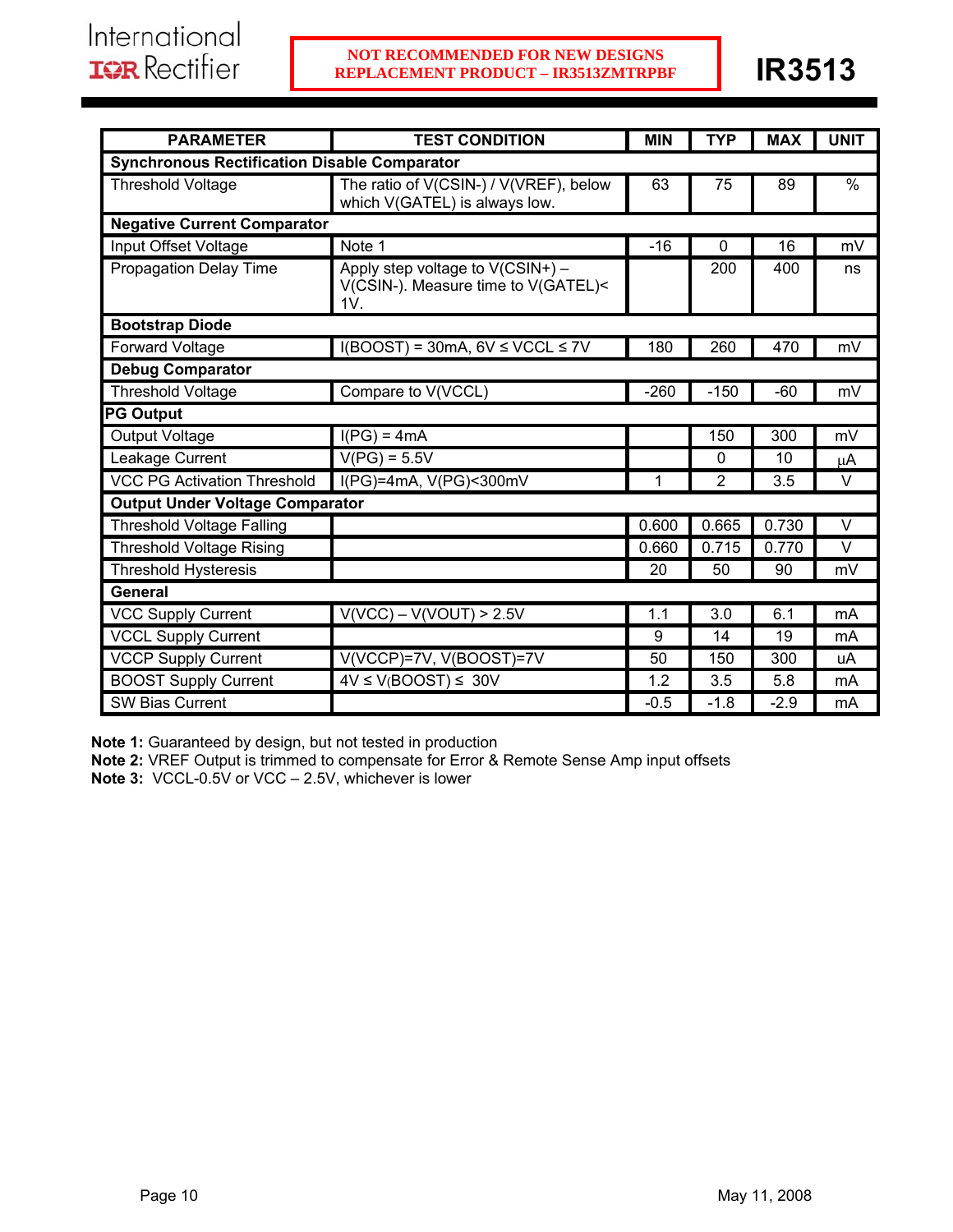# **SYSTEM SET POINT TEST**



Figure 2 - System Set Point Test Circuit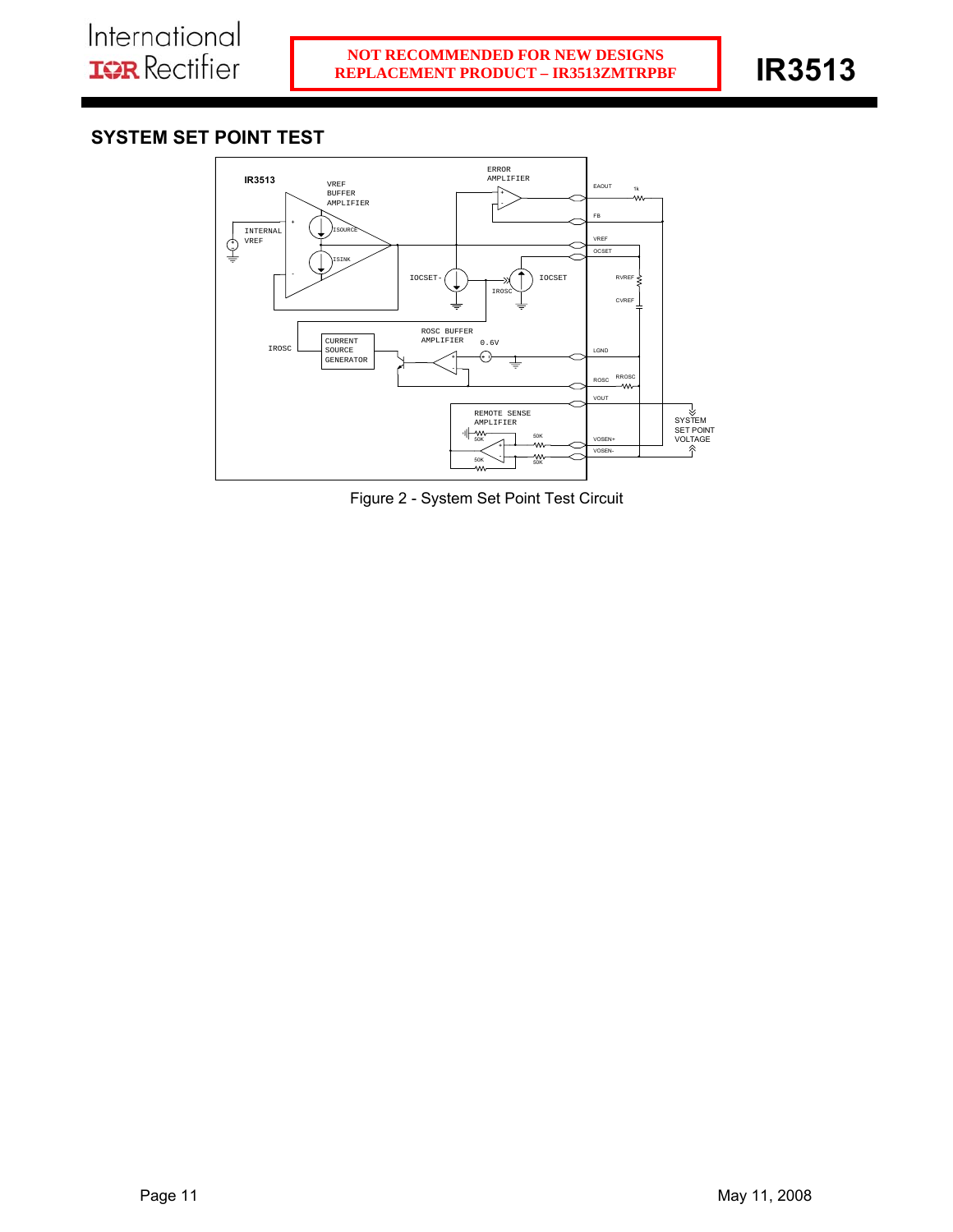# **SYSTEM THEORY OF OPERATION**

# **PWM Control Method**

The PWM block diagram of the *XPhase*TM architecture is shown in Figure 3. Feed-forward voltage mode control with trailing edge modulation is used. A voltage-type error amplifier with high-gain (110dB) and wide-bandwidth is used for the control loop. It is not unity gain stable. The power-stage input voltage is sensed by the IR3513, and optional phase ICs, to provide feed-forward control. The PWM ramp slope will change with the input voltage and automatically compensate for changes in the input voltage. The input voltage can change due to variations in the silver box output voltage or due to the wire and PCB-trace voltage drop related to changes in load current.



Figure 3 - PWM Block Diagram

## **Frequency and Phase Timing Control**

The oscillator system clock frequency is programmable from 500 kHz to 9 MHZ by an external resistor. The IR3513 system clock signal (CLKOUT) is connected to CLKIN of all the phase ICs. The phase timing of the phase ICs is controlled by the daisy chain loop, where the IR3513 phase clock output (PHSOUT) is connected to the phase clock input (PHSIN) of the first phase IC, and PHSOUT of the first phase IC is connected to PHSIN of the second phase IC, etc. The last phase IC (PHSOUT) is connected back to PHSIN of the control IC to complete the loop. During power up, the IR3513 sends out clock signals from both CLKOUT and PHSOUT pins and detects the feedback at PHSIN pin to determine the phase number and monitor any fault in the daisy chain loop. Figure 4 shows the phase timing for a four-phase converter. For single-phase operation, PHSOUT (pin 26) and PHSIN (pin 27) must be shorted together to prevent an Open Control Loop fault from occurring.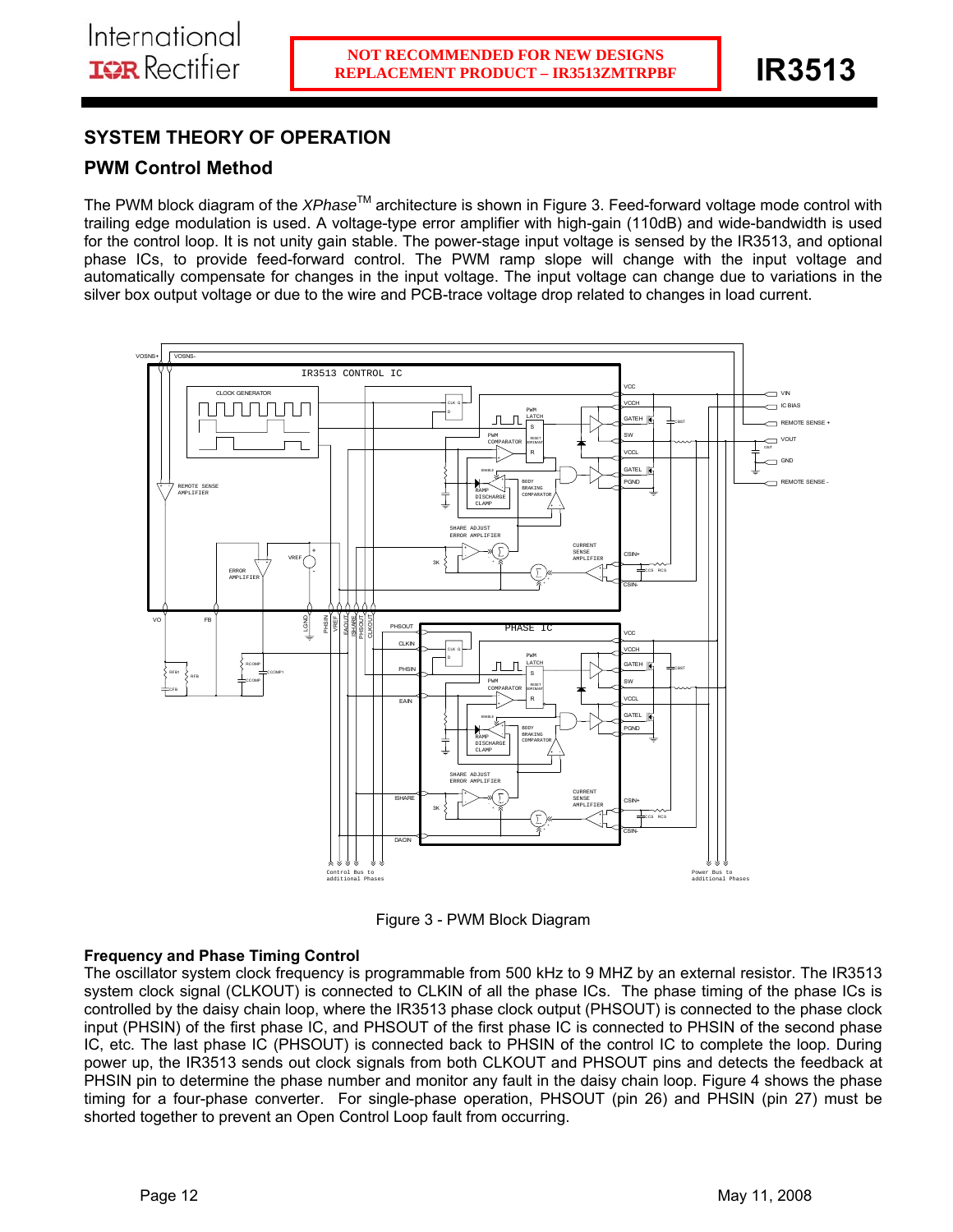| Control IC CLKOUT<br>(Phase IC CLKIN)  | 1 1 1 1 1 1 1 |  |
|----------------------------------------|---------------|--|
| Control IC PHSOUT<br>(Phase IC1 PHSIN) |               |  |
| Phase IC1                              |               |  |

| Phase IC1<br><b>PWM Latch SET</b> |  |  |
|-----------------------------------|--|--|
|                                   |  |  |
| Phase IC 1 PHSOUT                 |  |  |
| (Phase IC2 PHSIN)                 |  |  |
|                                   |  |  |
| Phase IC 2 PHSOUT                 |  |  |
| (Phase IC3 PHSIN)                 |  |  |
|                                   |  |  |
| Phase IC 3 PHSOUT                 |  |  |
| (Phase IC4 PHSIN)                 |  |  |
|                                   |  |  |
| Phase IC4 PHSOUT                  |  |  |
| (Control IC PHSIN)                |  |  |

Figure 4 - Five Phase Oscillator Waveforms

# **PWM Operation**

International

**IGR** Rectifier

Upon receiving the falling edge of a clock pulse, the PWM latch is set; the PWM ramp voltage begins to increase; the low side driver is turned off, and the high side driver is then turned on after the non-overlap time. When the PWM ramp voltage exceeds the error amplifier's output voltage the PWM latch is reset. This turns off the high side driver and then turns on the low side driver after the non-overlap time and activates the ramp discharge clamp. The ramp discharge clamp quickly discharges the PWM ramp capacitor to the output voltage of the share adjust amplifier in the phase IC until the next clock pulse.

The PWM latch is reset dominant allowing all phases to go to zero duty cycle within a few tens of nanoseconds in response to a load step decrease. Phases can overlap and go up to 100% duty cycle in response to a load step increase with turn-on gated by the clock pulses. An error amplifier output voltage greater than the common mode input range of the PWM comparator results in up to 100% duty cycle regardless of the voltage of the PWM ramp. This arrangement guarantees the error amplifier is always in control and can demand 0 to 100% duty cycle as required. It also favors response to a load step decrease, which is appropriate given the low output to input voltage ratio of most systems. The inductor current will increase much more rapidly than decrease in response to load transients. An additional advantage of the architecture is that differences in ground or input voltage at the phases have no effect on operation since the PWM ramps are referenced to VREF.

Figure 5 depicts PWM operating waveforms under various conditions.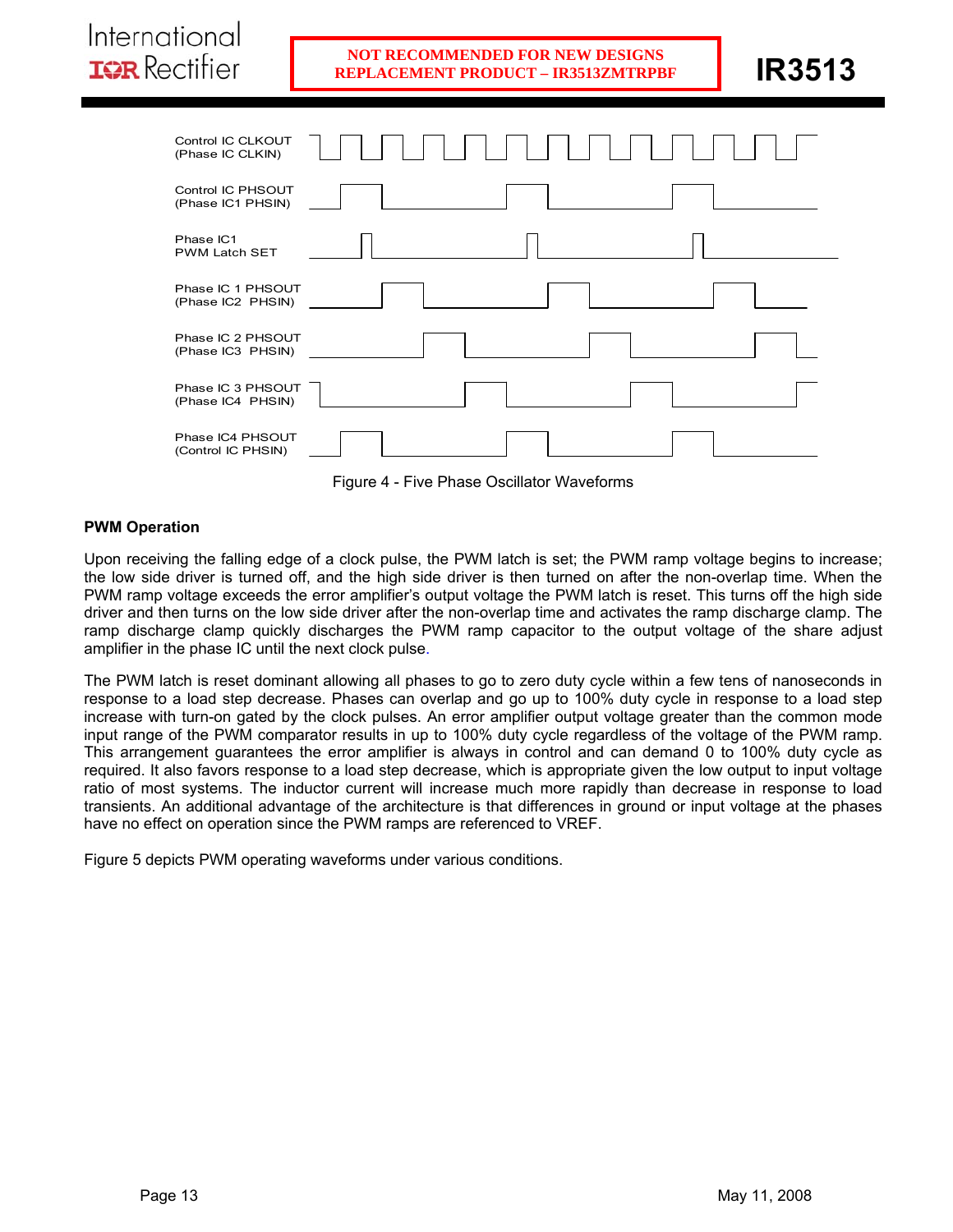

Figure 5 - PWM Operating Waveforms

# **Body Braking™**

In a conventional synchronous buck converter, the minimum time required to reduce the current in the inductor in response to a load step decrease is;

$$
T_{SLEW} = \frac{L*(I_{MAX} - I_{MIN})}{V_O}
$$

The slew rate of the inductor current can be significantly increased by turning off the synchronous rectifier in response to a load step decrease. The switch node voltage is then forced to decrease until conduction of the synchronous rectifier's body diode occurs. This increases the voltage across the inductor from Vout to Vout +  $V_{\rm BODYDIODE}$ . The minimum time required to reduce the current in the inductor in response to a load transient decrease is now;

$$
T_{SLEW} = \frac{L*(I_{MAX} - I_{MIN})}{V_O + V_{BODYDIODE}}
$$

Since the voltage drop in the body diode is often higher than the output voltage, the inductor current slew rate can be increased by 2X or more. This patent pending technique is referred to as "body braking" and is accomplished through the "body braking comparator". If the error amplifier's output voltage drops below the VREF voltage or a programmable voltage, this comparator turns off the low side gate driver.

# **Lossless Average Inductor Current Sensing**

Inductor current can be sensed by connecting a series resistor and a capacitor network in parallel with the inductor and measuring the voltage across the capacitor, as shown in Figure 6. The equation of the sensing network is,

$$
v_C(s) = v_L(s) \frac{1}{1 + sR_{CS}C_{CS}} = i_L(s) \frac{R_L + sL}{1 + sR_{CS}C_{CS}}
$$

Usually the resistor Rcs and capacitor Ccs are chosen so that the time constant of Rcs and Ccs equals the time constant of the inductor which is the inductance L over the inductor DCR (RL). If the two time constants match, the voltage across Ccs is proportional to the current through L, and the sense circuit can be treated as if only a sense resistor with the value of RL was used. The mismatch of the time constants does not affect the measurement of inductor DC current, but affects the AC component of the inductor current.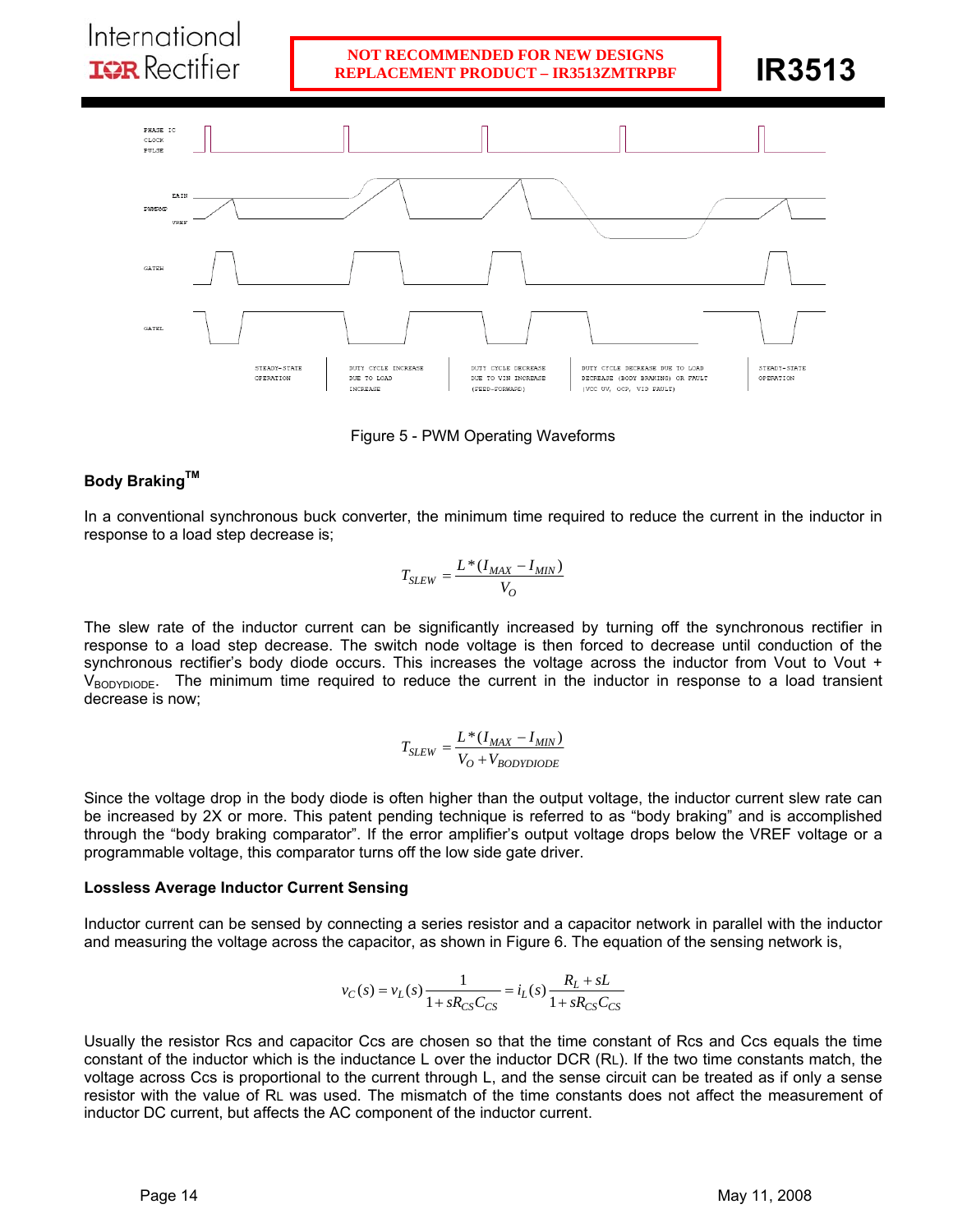

Figure 6 - Inductor Current Sensing and Current Sense Amplifier

The advantage of sensing the inductor current versus high side or low side sensing is that actual output current being delivered to the load is obtained rather than peak or sampled information about the switch currents. The output voltage can be positioned to meet a load line based on real time information. Except for a sense resistor in series with the inductor, this is the only sense method that can support a single cycle transient response. Other methods provide no information during either load increase (low side sensing) or load decrease (high side sensing).

An additional problem associated with peak or valley current mode control for voltage positioning is that they suffer from peak-to-average errors. These errors will show in many ways but one example is the effect of frequency variation. If the frequency of a particular unit is 10% low, the peak to peak inductor current will be 10% larger and the output impedance of the converter will drop by about 10%. Variations in inductance, current sense amplifier bandwidth, PWM prop delay, any added slope compensation, input voltage, and output voltage are all additional sources of peak-to-average errors.

# **Current Sense Amplifier**

A high speed differential current sense amplifier is included in both the IR3513 and optional phase ICs, as shown in Figure 6. Its gain is nominally 33 at 25ºC, and the 3850 ppm/ºC increase in inductor DCR should be compensated in the voltage loop feedback path.

The current sense amplifier can accept positive differential input up to 50mV and negative up to -10mV before clipping. The output of the current sense amplifier is summed with the VREF voltage and sent to other phases through an on-chip 3KΩ resistor connected to the ISHARE pin. The ISHARE pins of all the phases are tied together and the voltage on the share bus represents the average current through all the inductors and is used by the control IC for voltage positioning and current limit protection. The input offset of this amplifier is calibrated to +/- 1mV in order to reduce the current sense error.

The input offset voltage is the primary source of error for the current share loop. In order to achieve very small input offset error and superior current sharing performance, the current sense amplifier continuously calibrates itself. This calibration algorithm creates ripple on ISHARE bus with a frequency of fsw/896.

## **Average Current Share Loop**

Current sharing between phases of the converter is achieved by the average current share loop in each phase IC. The output of the current sense amplifier is compared with average current at the share bus. If current in a phase is smaller than the average current, the share adjust amplifier of the phase will pull down the starting point of the PWM ramp thereby increasing its duty cycle and output current; if current in a phase is larger than the average current, the share adjust amplifier of the phase will pull up the starting point of the PWM ramp thereby decreasing its duty cycle and output current. The current share amplifier is internally compensated so that the crossover frequency of the current share loop is much slower than that of the voltage loop and the two loops do not interact.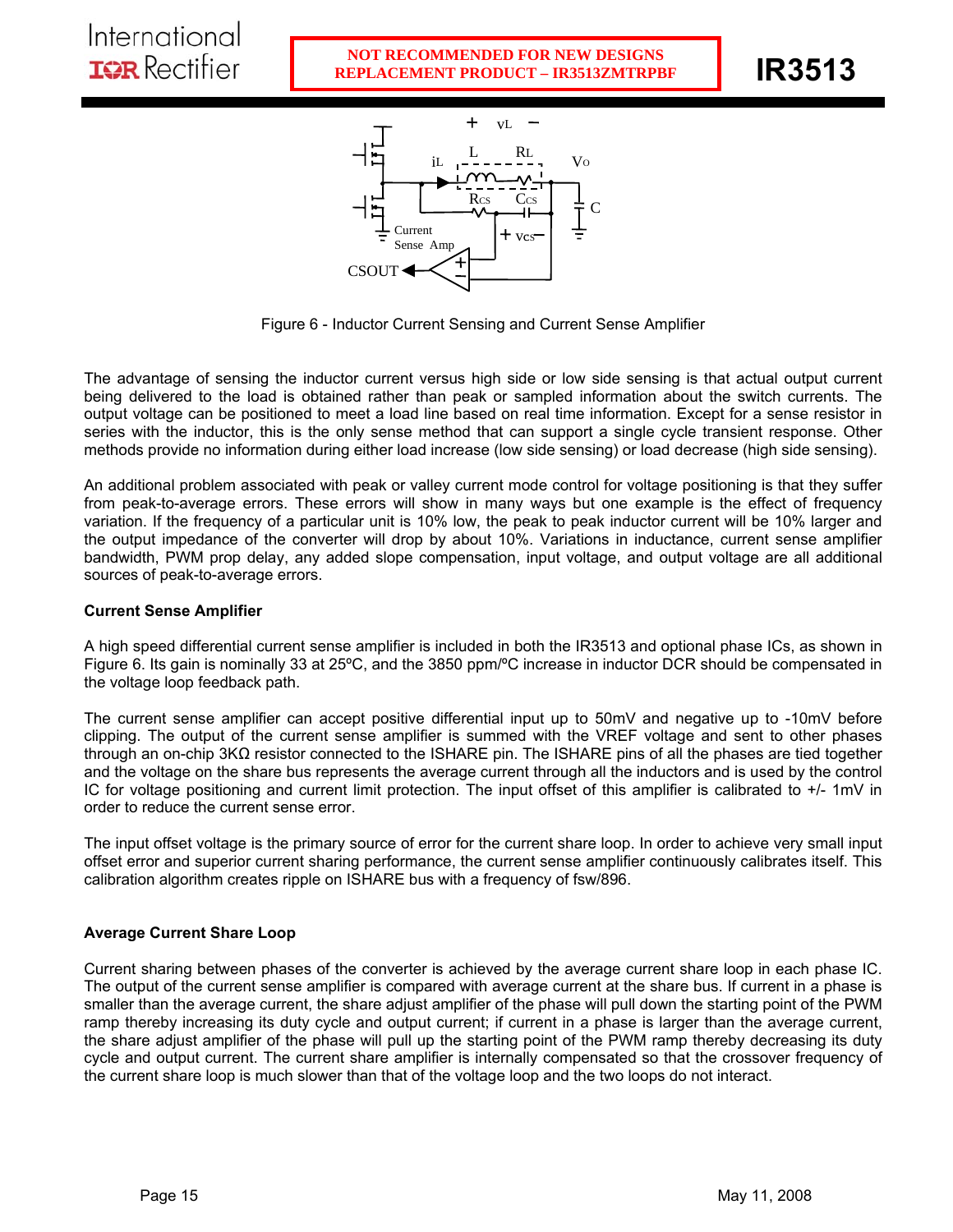ı

# **IR3513 THEORY OF OPERATION**

# **Block Diagram**

The IR3513 Block diagram is shown in Figure 7, and specific features are discussed in the following sections.



Figure 7 - Block Diagram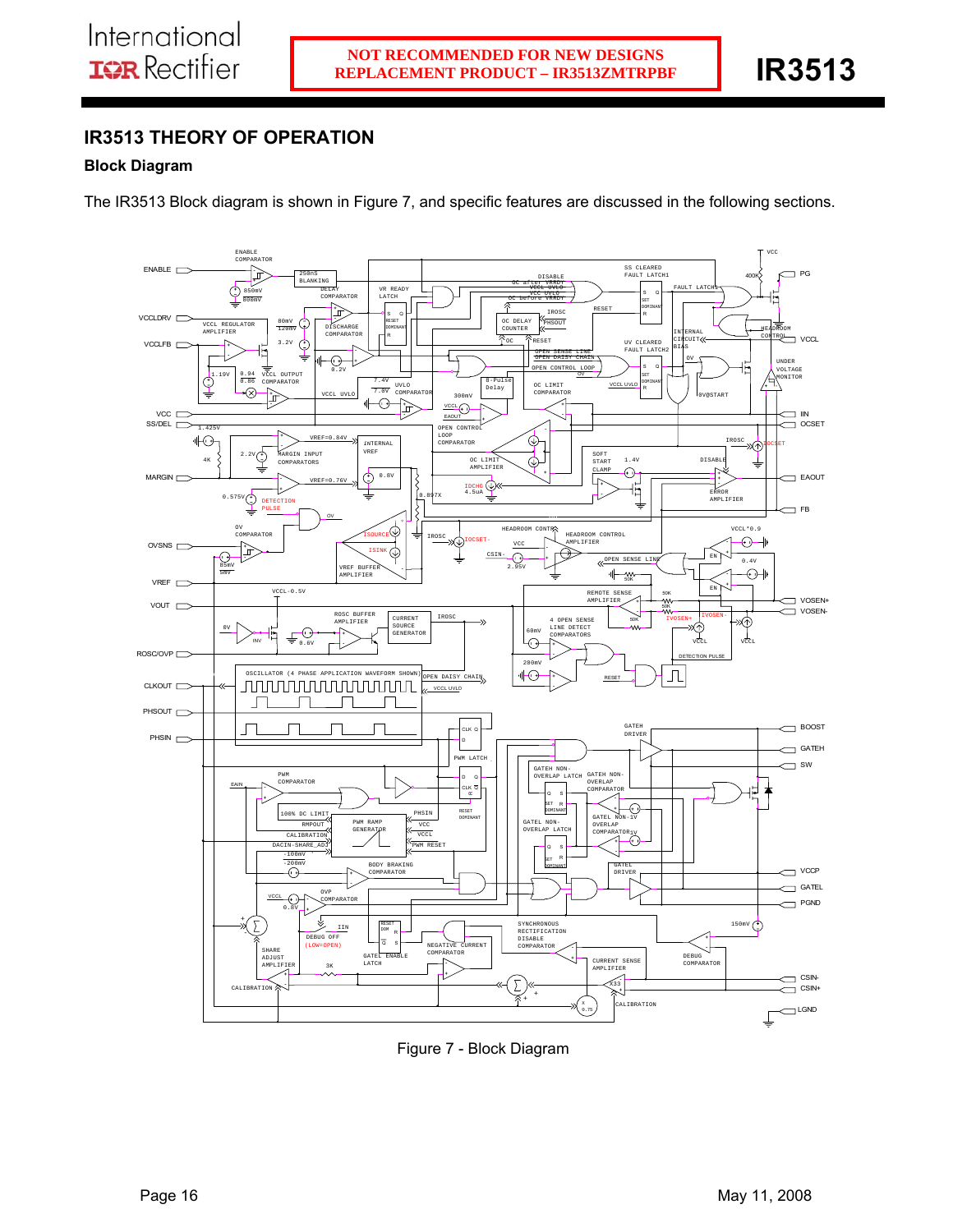# **VREF Control**

The MARGIN input comparators monitor the MARGIN pin and control the internal reference voltage whose output is sent to the VREF buffer amplifier. The output of the buffer amplifier is the VREF pin. The VREF voltage, input offsets of error amplifier and remote sense differential amplifier are post-package trimmed to provide 0.8% **system set-point** accuracy. The actual VREF voltage does not determine the system accuracy, which has a wider tolerance.

ı

The IR3513 can accept changes in the MARGIN input while operating and vary the VREF voltage accordingly. The slew rate of the voltage at the VREF pin can be adjusted by an external capacitor between VREF pin and LGND pin. A resistor connected in series with this capacitor is required to compensate the VREF buffer amplifier. Margin transitions result in a smooth analog transition of the VREF voltage and converter output voltage minimizing inrush currents in the input and output capacitors and overshoot of the output voltage.

# **Remote Voltage Sensing**

VOSEN+ and VOSEN- are used for remote sensing and are connected directly to the load. The remote sense differential amplifier with high speed, low input offset and low input bias current ensures accurate voltage sensing and fast transient response.

## **Start-up Sequence**

The IR3513 has a programmable soft-start function to limit the surge current during the converter start-up. A capacitor connected between the SS/DEL and LGND pins controls soft start timing, over-current protection delay and hiccup mode timing. A charge current of 52.5uA (typical) and discharge current of 4.5uA (typical) control the up and down slope of the voltage at the SS/DEL pin respectively.

Figure 8 shows normal converter start-up. If there is no fault, the SS/DEL pin will start charging. The error amplifier output EAOUT is clamped low until SS/DEL reaches 1.4V. The error amplifier will then regulate the converter's output voltage to match the SS/DEL voltage, less the 1.4V offset, until the converter output reaches the level determined by the VREF (0.8 V typically) inputs. The SS/DEL voltage continues to increase until it rises above 3.12V and allows the PG signal to be asserted. SS/DEL finally settles at 3.2V indicating the end of the soft start.

VCCL under voltage lock out, over current, as well as a low signal on the ENABLE input immediately sets the fault latch, which causes the EAOUT pin to drive low turning off the phase IC drivers. The PG pin also drives low, and SS/DEL begins to discharge until the voltage reaches 0.2V. If the fault has cleared the fault latch will be reset by the discharge comparator allowing a normal soft start to occur.

Other fault conditions, such as over voltage, open sense lines, and open daisy chain, set different fault latches, which start discharging SS/DEL, pull down EAOUT voltage and drive PG low. However, the latches can only be reset by cycling VCCL power.

If SS/DEL pin is pulled below 0.7V, the converter can be disabled.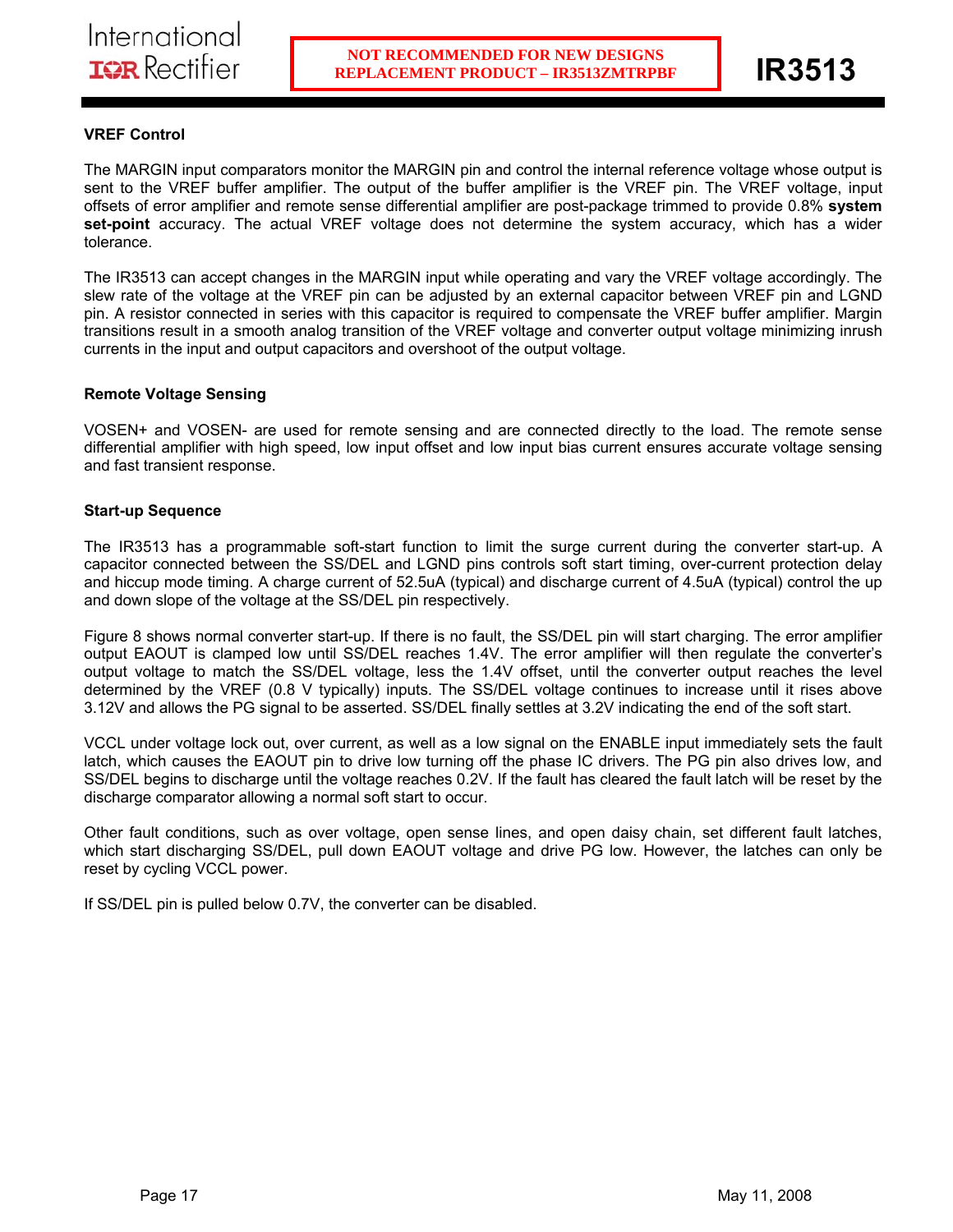ı



Figure 8 - Start-up sequence

# **Constant Over-Current Control during Soft Start**

The over-current limit threshold is set by a resistor connected between OCSET and VREF pins. If the IIN pin voltage, which is proportional to the average current plus VREF voltage, exceeds the OCSET voltage during soft start, the constant over-current control is activated.

Figure 9 shows the constant over-current control with delay during soft start. The delay is required since overcurrent conditions can occur as part of normal operation due to inrush current.

If an over-current occurs during soft start (before PG is asserted), the SS/DEL voltage is regulated by the over current amplifier to limit the output current below the threshold set by OCSET voltage. If the over-current condition persists after the delay time is reached, the fault latch will be set pulling the error amplifier's output low and inhibiting switching in the phase ICs. The SS/DEL capacitor will discharge until it reaches 0.2V and the fault latch is reset allowing a normal soft start to occur. If an over-current condition is again encountered during the soft start cycle, the constant over-current control actions will repeat and the converter will be in hiccup mode. The delay time is controlled by a counter, which is triggered by the oscillator. The counter values vary with switching frequency per phase in order to have a similar delay time for different switching frequencies.

## **Over-Current Hiccup Protection after Soft Start**

The over current limit threshold is set by a resistor connected between OCSET and VREF pins. Figure 9 shows the constant over-current control with delay after PG is asserted. The delay is required since over-current conditions can occur as part of normal operation due to load transients or margin transitions.

If the IIN pin voltage, which is proportional to the average current plus VREF voltage, exceeds the OCSET voltage after PG is asserted, it will initiate the discharge of the capacitor at SS/DEL. If the over-current condition persists long enough for the SS/DEL capacitor to discharge below the 120mV offset of the delay comparator, the fault latch will be set pulling the error amplifier's output low and inhibiting switching in the phase ICs and de-asserting the PG signal. The output current is not controlled during the delay time. The SS/DEL capacitor will discharge until it reaches 200 mV and the fault latch is reset allowing a normal soft start to occur. If an over-current condition is again encountered during the soft start cycle, the over-current action will repeat and the converter will be in hiccup mode.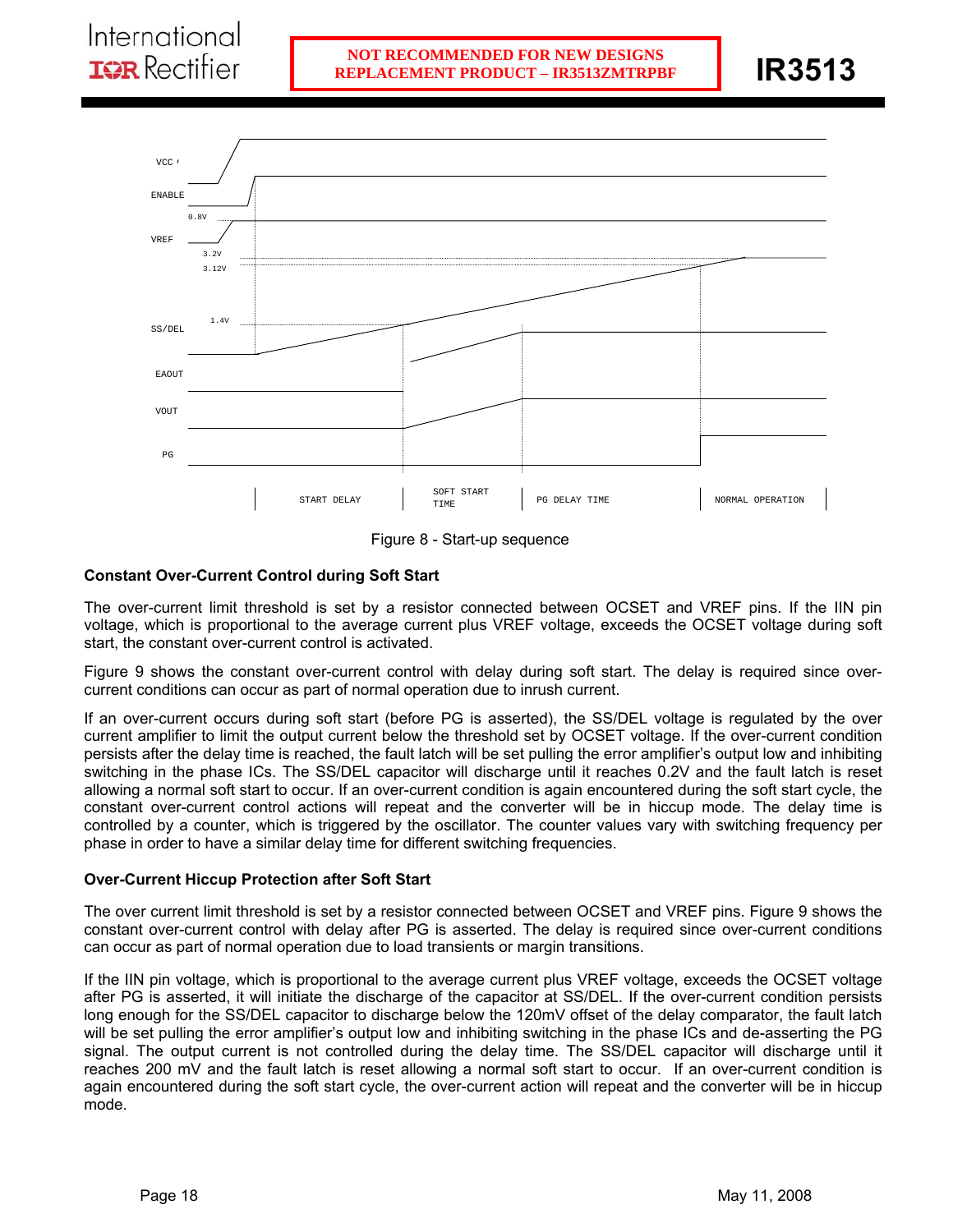

Figure 9 - Constant over-current control waveforms during and after soft start

# **Linear Regulator Output (VCCL)**

The IR3513 has a built-in linear regulator controller, and only an external NPN transistor is needed to create a linear regulator. The output voltage can be programmed between 4.75V and 7V by the resistor divider at VCCLFB pin. The regulator output powers the gate drivers of the phase ICs and circuits in the control IC, and the voltage is usually programmed to optimize the converter efficiency. The linear regulator can be compensated by a 4.7uF capacitor at the VCCL pin. As with any linear regulator, due to stability reasons, there is an upper limit to the maximum capacitor value that can be used at this pin and it is a function of the number of phases used in the multiphase architecture and their switching frequency. Figure 10 shows the stability plots for the linear regulator with 5 phases switching at 750 kHz.



Figure 10 **-** VCCL regulator stability with 5 phases and PHSOUT equals 750 kHz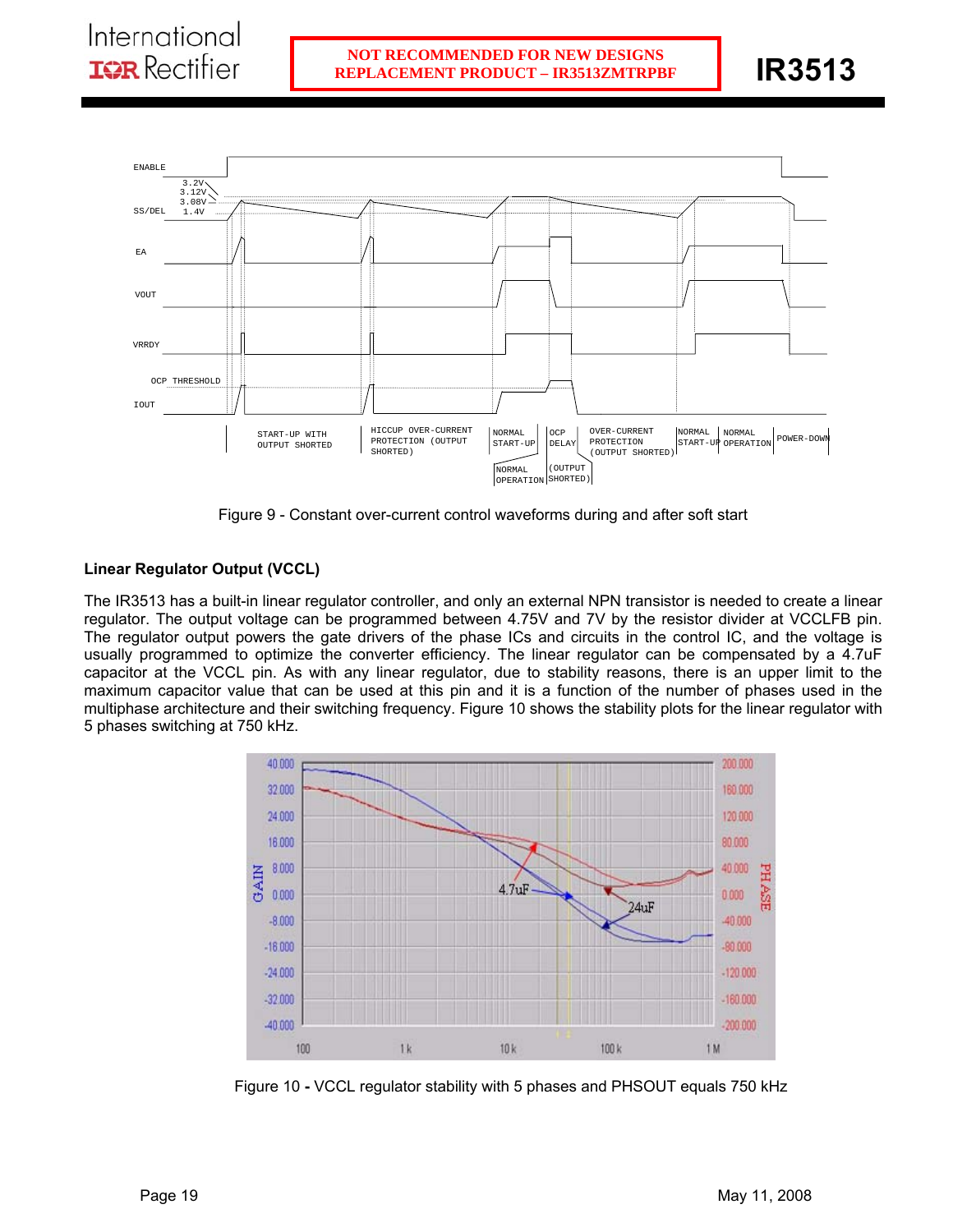# **VCCL Under Voltage Lockout (UVLO)**

The IR3513 IC monitors both the Vcc and VCCL for under voltage condition. During power up, the fault latch will be reset if VCCL is above 94% (typical) of the voltage set by resistor divider at VCCLFB pin and the VCC exceeds 7.5V (typical). If VCCL voltage drops below 86% (typical) of the set value or VCC drops below 7V (typical), the fault latch will be set.

# **Power Good (PG)**

The PG pin is an open-collector output and should be pulled up to a voltage source through a resistor. During soft start, the PG remains low until the output voltage is in regulation and SS/DEL is above 3.12V. The PG pin becomes low if the fault latch, over voltage latch, open sense line latch, or open daisy chain latch is set. A high level at the PG pin indicates that the converter is in operation and has no fault, but does not ensure the output voltage is within the specification. Output voltage regulation within the design limits can logically be assured however, assuming no component failure in the system.

### **Open Voltage Loop Detection**

The output voltage range of error amplifier is detected all the time to ensure the voltage loop is in regulation. If any fault condition forces the error amplifier output above VCCL-0.3V for 8 switching cycles, the fault latch is set. The fault latch can only be cleared by cycling power to VCCL.

### **Load Current Indicator Output**

The IIN pin voltage represents the average current of the converter plus the VREF voltage. The load current information can be retrieved by a differential amplifier which subtracts the VREF voltage from the IIN voltage.

### **Enable Input**

Pulling the ENABLE pin below 0.8V sets the Fault Latch and a voltage above 0.85V enables the soft start of the converter.

## **Over Voltage Protection (OVP)**

Output over-voltage can occur during normal operation if a high side MOSFET short or other failure occurs. The over-voltage protection comparator monitors the OVSNS pin voltage. If the OVSNS pin voltage exceeds VREF by 85mV, as shown in Figure 11, the ROSC/OVP pin voltage is driven to V(VCCL) - 1V sending an over voltage signal to the host system. The ROSC/OVP pin can also be connected to a crowbar circuit, which pulls the converter input low in over voltage conditions.

The over voltage condition also sets the over voltage fault latch, which pulls the error amplifier output low to turn off the converter output. At the same time IIN pin (ISHARE of phase ICs) is pulled up to VCCL to communicate the over voltage condition to phase ICs (if present), as shown in Figure 11. The OVP circuit overrides the normal PWM operation and will fully turn-on the low side MOSFET within approximately 150ns. The low side MOSFET will remain on until ISHARE pin voltage drops below V(VCCL) - 800mV, which signals the end of over voltage condition. An over voltage fault condition is latched in the IR3513 and can only be cleared by cycling power to VCCL.

In the event of a high side MOSFET short before power up, the OVP flag is activated with as little supply voltage as possible, as shown in Figure 12. The OVSN pin is compared against a fixed voltage of 1.73V (typical) for OVP conditions at power-up. The ROSC/OVP pin will be pulled higher than 1.6V with VCCLDRV voltage as low as 1.8V. An external MOSFET or comparator should be used to disable the silver box, activate a crowbar, or turn off the supply source. The 1.8V threshold is used to prevent false over-voltage triggering caused by pre-charging of output capacitors.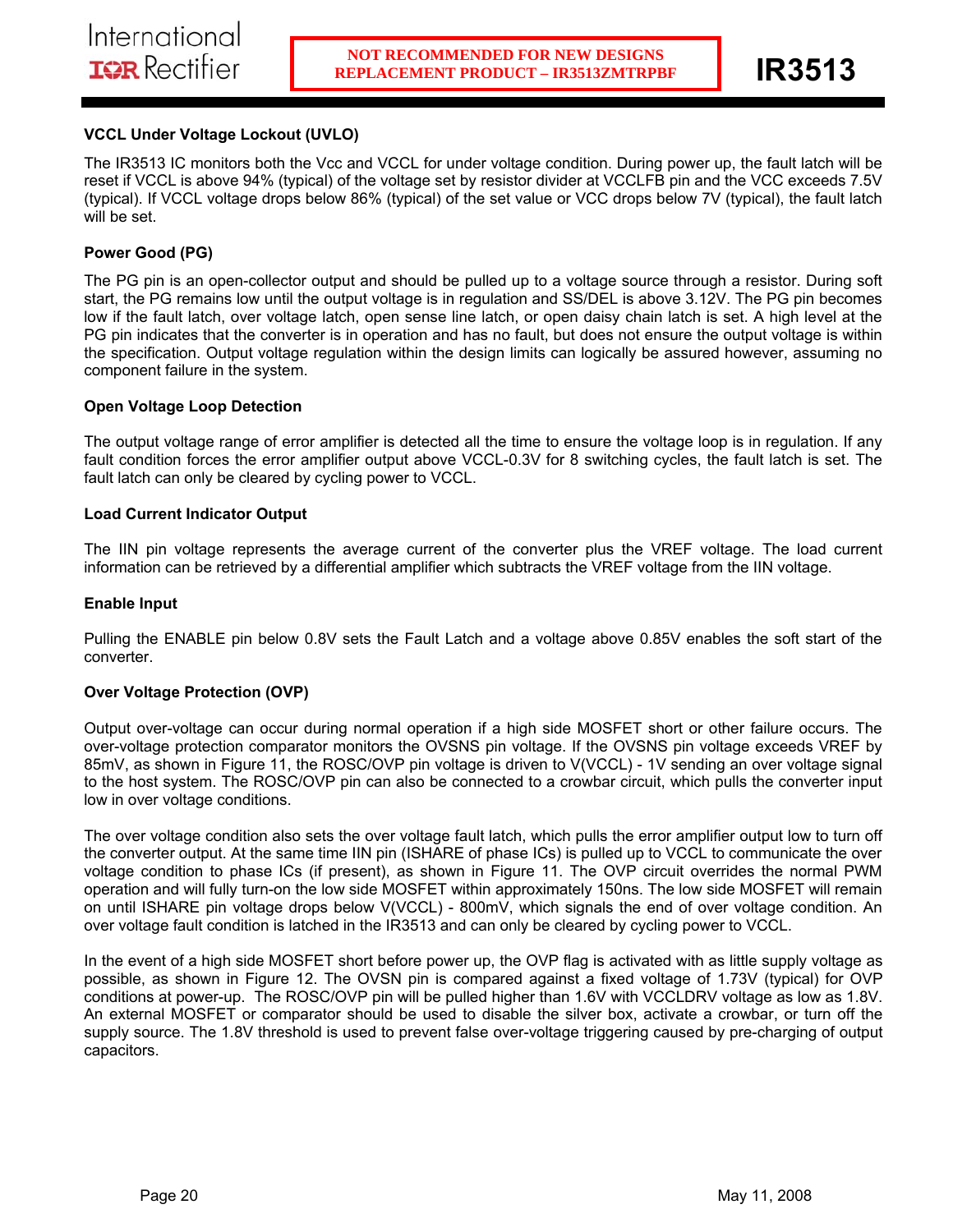# International **IQR** Rectifier

# **REPLACEMENT PRODUCT – IR3513ZMTRPBF RIPLACEMENT PRODUCT – IR3513ZMTRPBF NOT RECOMMENDED FOR NEW DESIGNS**







Figure 12 - Over-voltage protection during power-up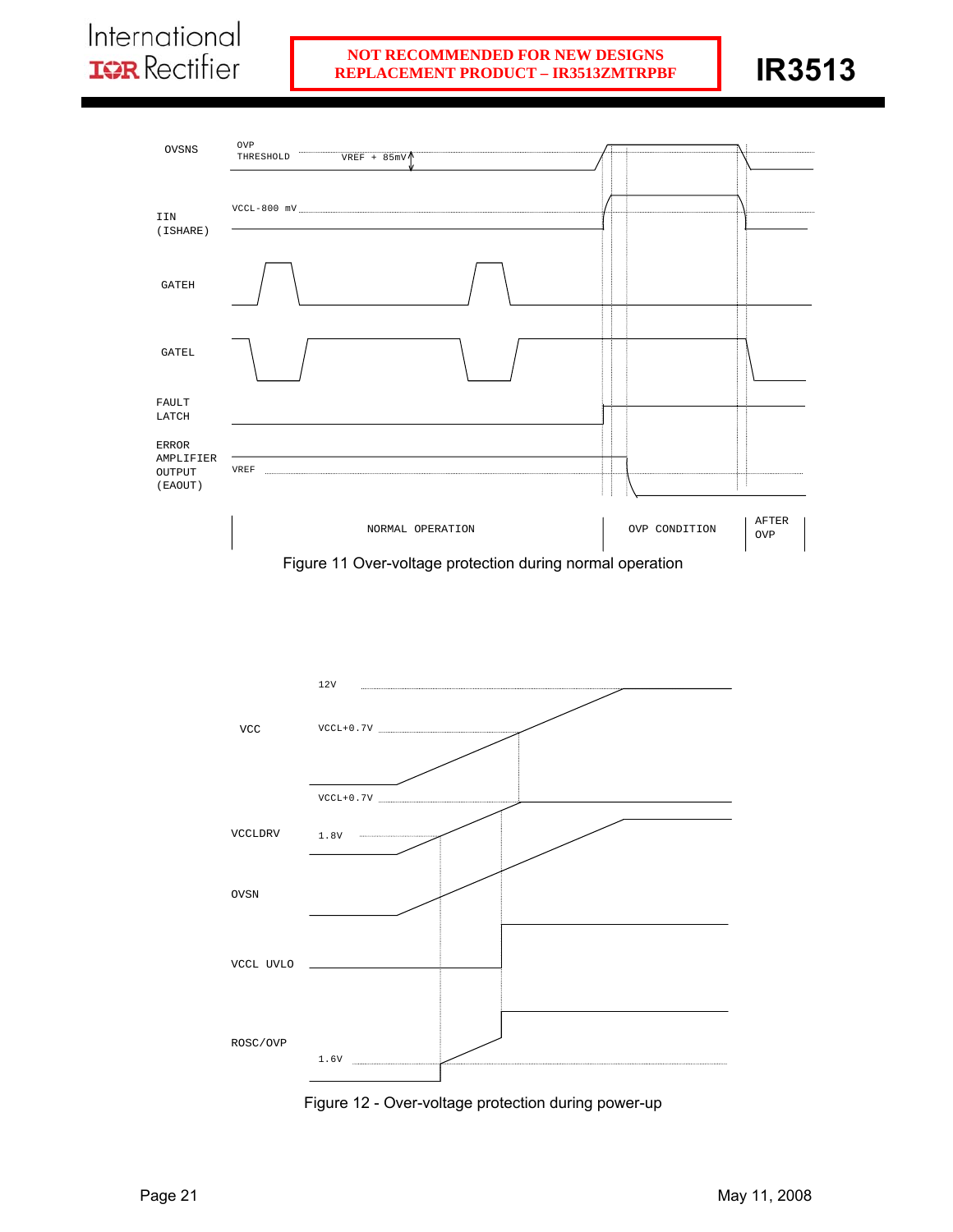Pre-charging of the converter output voltage may trigger OVP. If the converter output is pre-charged above 1.73V as shown in Figure 17, ROSC/OVP pin voltage will be higher than 1.6V when VCCLDRV voltage reaches 1.8V. ROSC/OVP pin voltage will be VCCLDRV-1V and rise with VCCLDRV voltage until VCCL is above UVLO threshold, after which ROSC/OVP pin voltage will be VCCL-1V. The converter cannot start unless the over voltage condition stops and VCCL is cycled. If the converter output is pre-charged 130mV above VREF but lower than 1.73V, as shown in Figure 17, the converter will soft start until SS/DEL voltage is above 3.92V (4.0V-0.08V). Then, over voltage comparator is activated and fault latch is set.







Figure 14 - Over-voltage protection with pre-charging converter output VREF + 0.13V <Vo < 1.73V

International **IGR** Rectifier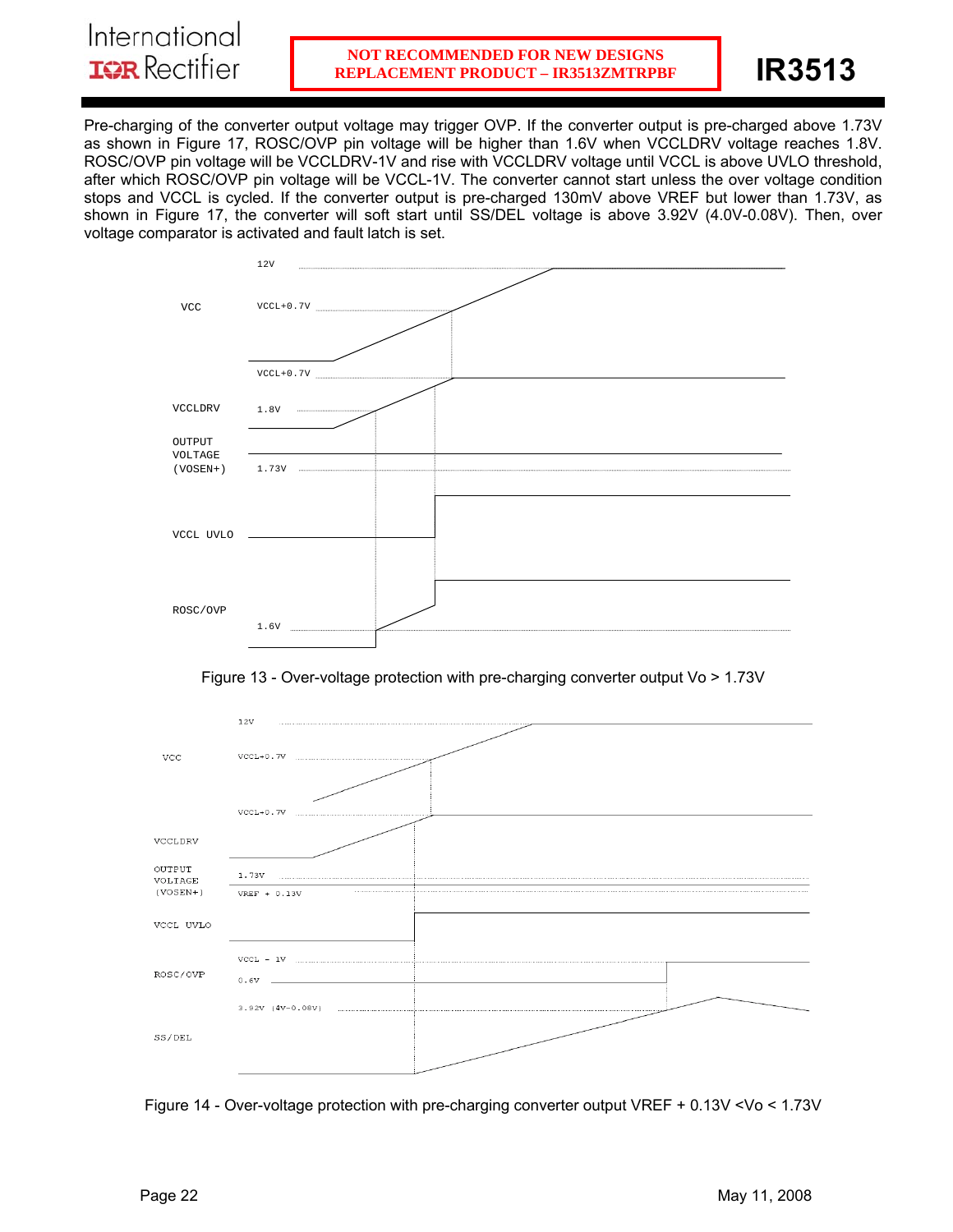During a MARGIN up to a MARGIN down event (80mV excursion on VREF), OVP may be triggered since the OVP threshold is a fixed 85mV above VREF. This can occur due to large output capacitance and light/no load operation where the output voltage remains high while the OVP threshold falls.

ı

The overall system must be considered when designing for OVP. In many cases the over-current protection of the AC-DC or DC-DC converter supplying the multiphase converter will be triggered and provide effective protection without damage as long as all PCB traces and components are sized to handle the worst-case maximum current. If this is not possible, a fuse can be added in the input supply to the multiphase converter.

# **Error Amplifier Head Room Control**

In high converter output voltage applications, there may not be enough head room in error amplifier and current sense amplifiers of phase ICs when VCC is just above UVLO start and stop thresholds. A head room control circuit is implemented to ensure  $V(VCC) - V(VO) > 2.5V$  by sourcing extra current to the resistor connecting to FB pin. When this circuit is activated, the converter voltage is lower than the required and therefore the PG is also driven low.

## **Open Remote Sense Line Protection**

If either remote sense line VOSEN+ or VOSEN- or both is open, the output of remote sense amplifier (VOUT) drops. The IR3513 monitors VO pin voltage continuously. If VOUT voltage is lower than 200 mV, two separate pulse currents are applied to VOSEN+ and VOSEN- pins respectively to check if the sense lines are open. If VOSEN+ is open, a voltage higher than 90% of V(VCCL) will be present at VOSEN+ pin and the output of open line detect comparator will be high. If VOSEN- is open, a voltage higher than 400mV will be present at VOSEN- pin and the output of open line detect comparator will be high. The open sense line fault latch is set, which pulls error amplifier output low immediately and shut down the converter. SS/DEL voltage is discharged, and the fault latch can only be reset by cycling VCCL power.

## **Open Daisy Chain Protection**

IR3513 checks the daisy chain every time it powers up. It starts a daisy chain pulse on the PHSOUT pin and detects the feedback at PHSIN pin. If no pulse comes back after 30 CLKOUT pulses, the pulse is restarted again. If the pulse fails to come back the second time, the open daisy chain fault is registered, and SS/DEL is not allowed to charge. The fault latch can only be reset by cycling the power to VCCL.

After powering up, the IR3513 monitors PHSIN pin for a phase input pulse equal or less than the number of phases detected. If PHSIN pulse does not return within the number of phases in the converter, another pulse is started on PHSOUT pin. If the second started PHSOUT pulse does not return on PHSIN, an open daisy chain fault is registered.

## **Phase Number Determination**

After a daisy chain pulse is started, the IR3513 checks the timing of the input pulse at PHSIN pin to determine the phase number.

## **Output Voltage Under-voltage Monitoring**

The IR3513 compares the FB pin to a voltage, V, equal to 0.897×Vref. If the FB pin is 50mV (typical) below the aforementioned V, the output voltage under-voltage monitor will trigger, pulling the PG pin low. The output voltage under-voltage monitor does not effect switching of the phases or soft start.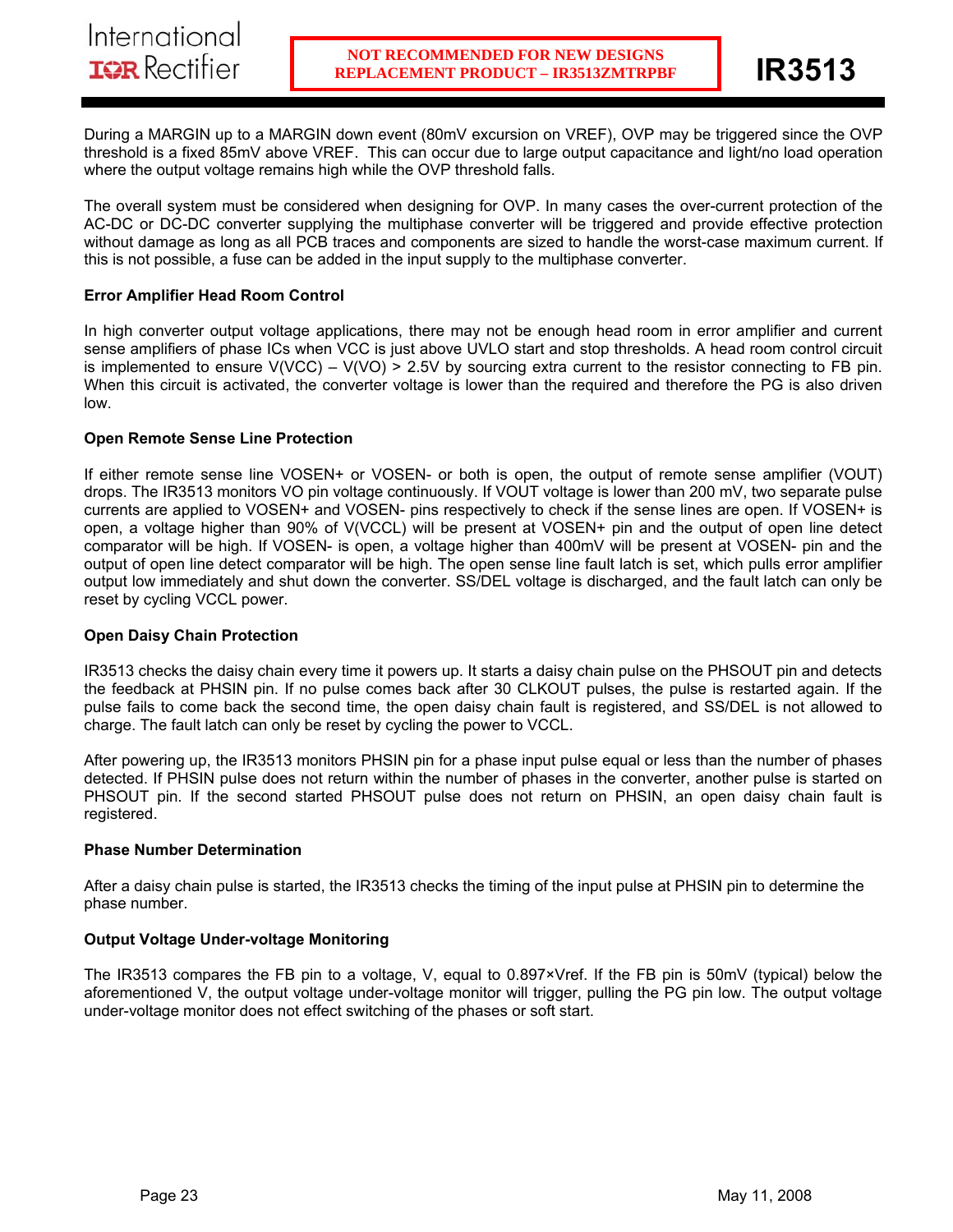ı

# **Fault Table**

The Fault Table below describes the different faults that can occur and how IR3513 would react to protect the supply and the load from possible damage. The fault types that can occur are listed in row 1. Row 2 has the method that a fault is cleared. The first 4 faults are latched in the UV fault latch and the VCCL power has to be recycled by switching off the input and switching it back on for the converter to work again. The rest of the faults (except for UVLO Vout) are latched in the SS fault latch and do not need to recycle the VCCL power in order for IR3513 to resume operation. IR3513 will automatically resume operation when these fault conditions no longer apply in the system. Most of the faults disable the error amplifier (EA) and discharge the soft start capacitor. All the faults flag PGood. PGood returns back to high when the faults are cleared. The delay row shows how long it takes IR3513 to react after detecting a fault condition. Delays are provided to minimize the possibility of nuisance faults.

# **Fault table**

|                                                                  | <b>Fault Type</b>            |                                               |                       |                 |                                |                                 |                            |                                                                                |                                  |                            |
|------------------------------------------------------------------|------------------------------|-----------------------------------------------|-----------------------|-----------------|--------------------------------|---------------------------------|----------------------------|--------------------------------------------------------------------------------|----------------------------------|----------------------------|
|                                                                  | Open<br><b>Daisy</b>         | Open<br>Control<br>Loop                       | Open<br>Sense<br>Line | Over<br>Voltage | <b>Disable</b>                 | $\overline{VCC}$<br><b>UVLO</b> | <b>VCCL</b><br><b>UVLO</b> | <b>OC</b><br><b>Before</b><br>Start-up                                         | <b>OC After</b><br>Start-up      | <b>VOUT</b><br><b>UVLO</b> |
| Fault<br><b>Clearing</b><br><b>Method</b>                        |                              | Resume Normal Operation when Condition Clears |                       |                 |                                |                                 |                            |                                                                                |                                  |                            |
| <b>Error Amp</b><br><b>Disabled</b>                              | Yes                          |                                               |                       |                 |                                |                                 |                            |                                                                                | No                               |                            |
| <b>ROSC/OVP</b><br>& IIN drive<br>high until<br><b>OV clears</b> | No                           |                                               |                       | Yes             | <b>No</b>                      |                                 |                            |                                                                                |                                  |                            |
| <b>SS/DEL</b><br><b>Discharge</b>                                | Yes                          |                                               |                       |                 |                                |                                 |                            |                                                                                | No                               |                            |
| <b>Flags</b><br><b>PGood</b>                                     | <b>Yes</b>                   |                                               |                       |                 |                                |                                 |                            |                                                                                |                                  |                            |
| Delay?                                                           | 30<br>Clock<br><b>Pulses</b> | 8<br><b>PHSOUT</b><br>Pulses                  | <b>No</b>             | No              | 250 ns<br><b>Blank</b><br>Time |                                 | No                         | <b>PHSOUT</b><br>Pulses.<br>Count<br>Programm<br>ed by<br><b>ROSC</b><br>value | SS/DEL<br>Discharge<br>Threshold | No                         |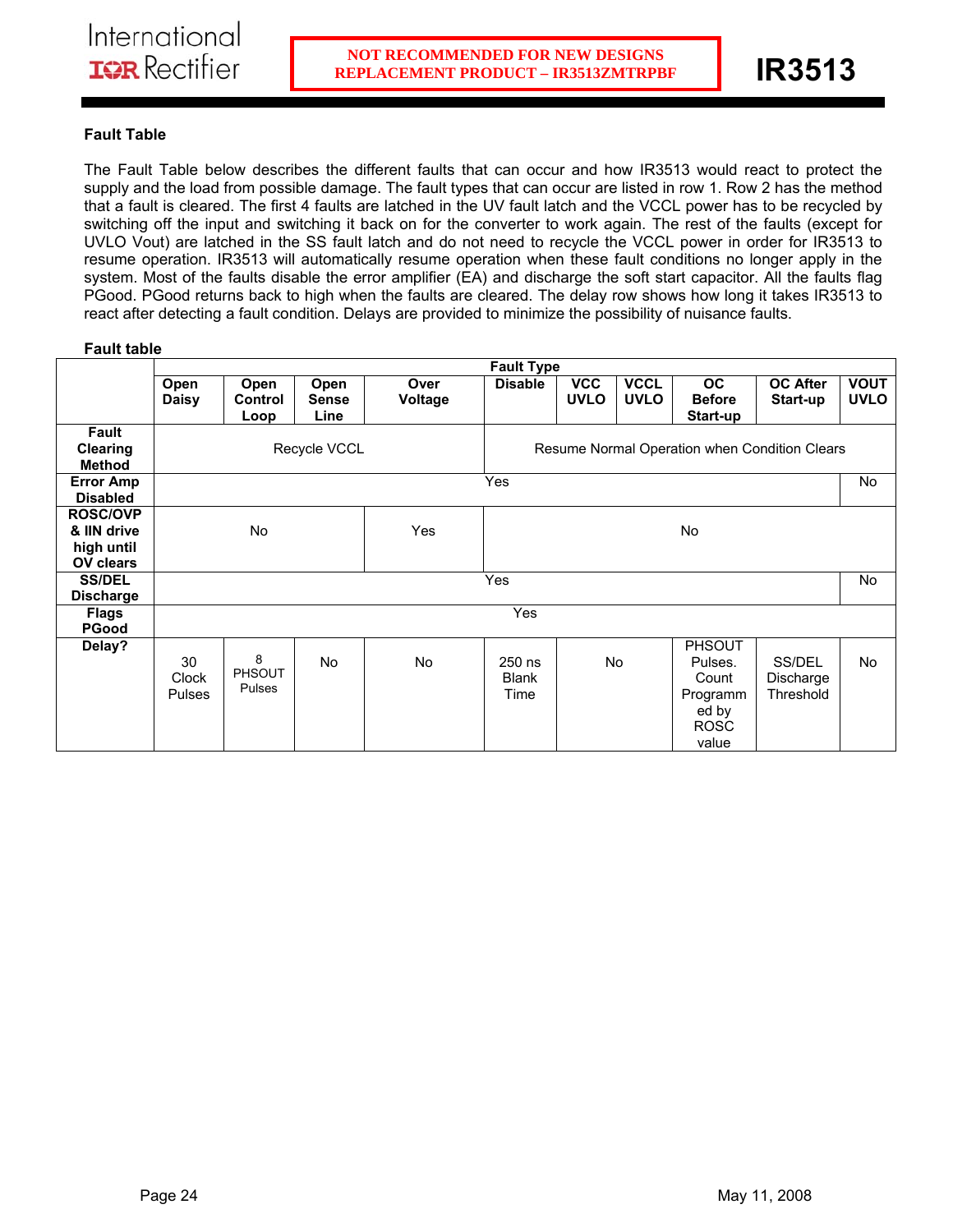# **APPLICATIONS INFORMATION**



Figure 15 - Scalable Master (IR3513) & Slave (IR3505) POL modules with programmable output voltage and redundant OVP sense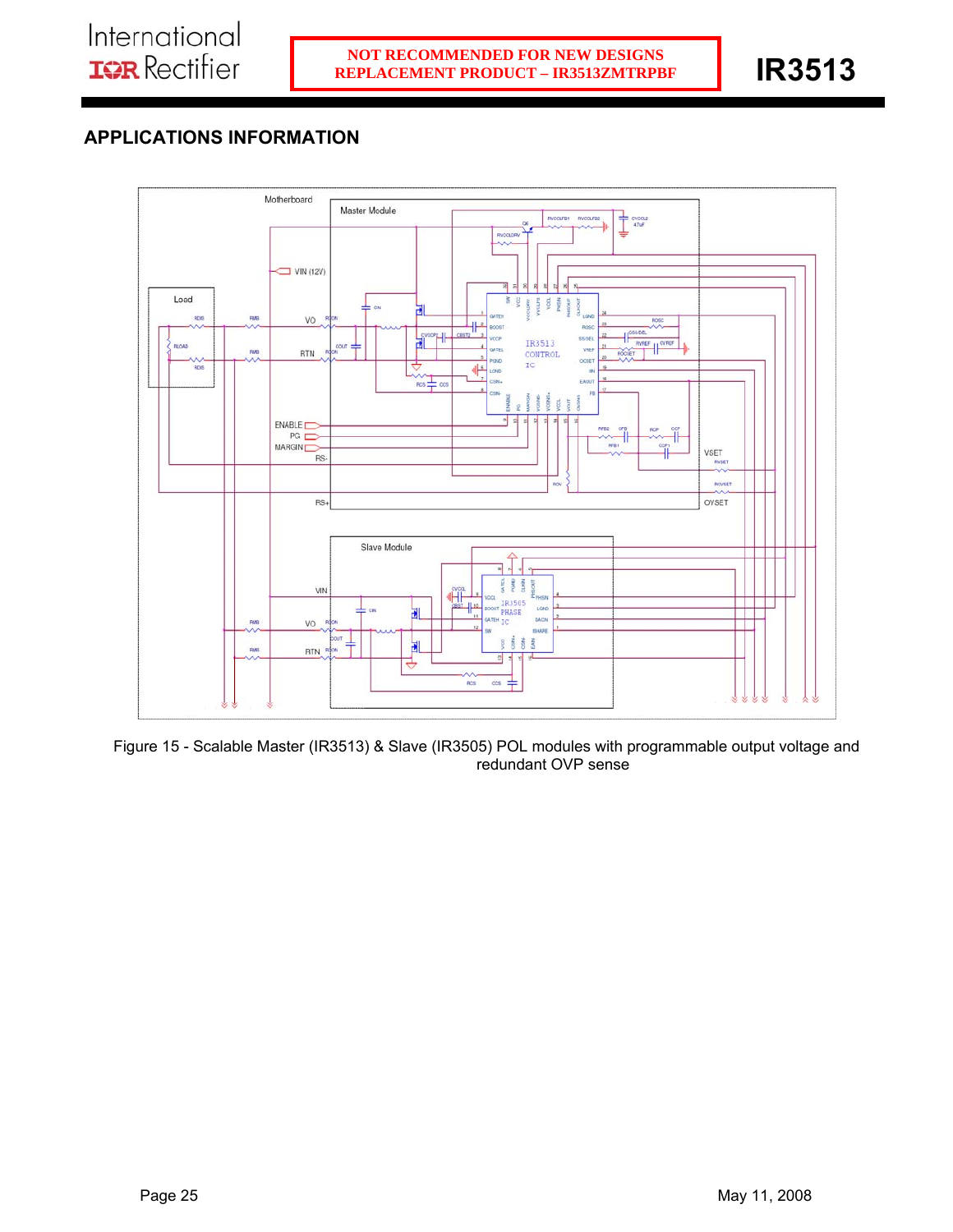# **DESIGN PROCEDURES**

# **IR3513 EXTERNAL COMPONENTS**

### **Oscillator Resistor** *Rosc*

The oscillator of IR3513 generates square-wave pulses to synchronize the phase ICs. The switching frequency of the each phase converter equals the PHSOUT frequency, which is set by the external resistor ROSC according to the curve in Figure 16. The CLKOUT frequency equals the switching frequency multiplied by the phase number.



Figure 16 Operational Frequency vs Rosc Resistor

## **Soft Start Capacitor** *CSS/DEL*

The CSS/DEL capacitor programs four different time parameters, i.e. soft start delay time, soft start time, VR ready delay time and over-current fault latch delay time after VR ready. These parameters can be calculated with the following equations:

$$
T_{\text{ssdelay}} = \frac{C_{\text{SS}/\text{DEL}} \cdot 1.4}{I_{\text{CHG}}} = \frac{C_{\text{SS}/\text{DEL}} \cdot 1.4}{52.5 \cdot 10^{-6}}
$$
(1)

$$
T_{ss} = \frac{C_{SS/DEL} * Vref}{I_{CHG}} = \frac{C_{SS/DEL} * 0.8}{52.5 * 10^{-6}}
$$
 (2)

$$
T_{PG\_delay} = \frac{C_{SS/DEL} * (3.12 - Vref)}{I_{CHG}} = \frac{C_{SS/DEL} * 2.32}{52.5 * 10^{-6}}
$$
(3)

$$
T_{OC\_delay} = \frac{C_{SS/DEL} * 120 * 10^{-3}}{I_{CHG}} = \frac{C_{SS/DEL} * 120 * 10^{-3}}{52.5 * 10^{-6}}.
$$
 (4)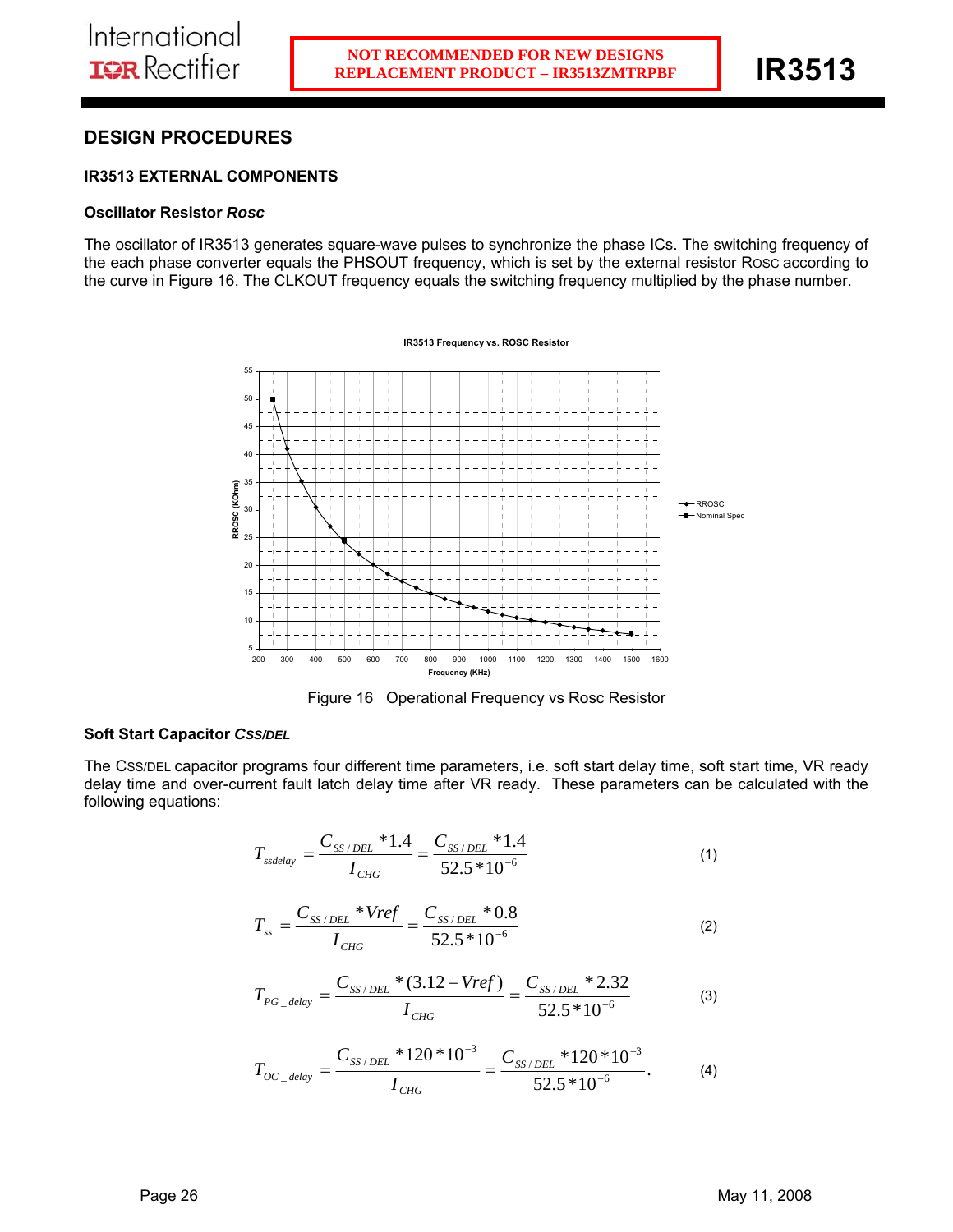### **Over Current Setting Resistor** *ROCSET*

The inductor DC resistance is utilized to sense the inductor current. The copper wire of the inductor has a constant temperature coefficient of 3850 ppm/°C, and therefore the maximum inductor DCR can be calculated from (5). RL\_MAX and RL\_ROOM are the inductor DCR\_value at maximum temperature (TL\_MAX) and room temperature (T\_ROOM), respectively.

$$
R_{L\_MAX} = R_{L\_ROM} * [1 + 3850 * 10^{-6} * (T_{L\_MAX} - T_{ROM})]
$$
(5)

The total input offset voltage (VCS\_TOFST) of current sense amplifier in phase ICs is the sum of input offset (VCS\_OFST) of the amplifier itself and that created by the amplifier input bias current flowing through the current sense resistor RCS.

$$
V_{CS\_TOFST} = V_{CS\_OFST} + I_{CSIN+} * R_{CS}
$$
\n
$$
\tag{6}
$$

The over-current limit is set by the external resistor, ROCSET, as defined in (7), where ILIMIT is the required over current limit. IOCSET, the bias current of OCSET pin, changes with switching frequency set by resistor ROSC and is determined by equation (9). GCS is the gain of the current sense amplifier. In a multiphase architecture the peak to peak ripple of the net inductor current is much smaller than the stand alone phase due to interleaving. The ratio of the peak to average current in this case can be approximated using (8).

$$
R_{OCSET} = \left[\frac{I_{LIMIT}}{n} * R_{L_{MAX}} * (1 + K_P) + V_{CS_{TOST}}\right] * G_{CS} / I_{OCSET}
$$
 (7)

$$
K_{P} = \frac{\left[V_{I} \cdot D \cdot (1-D) \cdot n \cdot (D - \frac{m}{n}) \cdot (\frac{m+1}{n} - D)\right]}{(I_{LMMT}/n) \cdot L \cdot f_{sw} \cdot 2 \cdot D \cdot (1-D)}
$$
(8)

$$
Iocset = \frac{000}{Rosc(K\Omega)}\tag{9}
$$

**Where** 

 $I<sub>LIMIT</sub>$ =Maximum over current limit n=Number of phases  $K_P$ =Ratio of the peak to average current for the inductor  $G<sub>CS</sub>=Gain$  of the current sense amplifier  $I_{OCSET}$ = Determined by the ROSC and given (9)  $D=V_0/V_1$ m=Maximum integer that doesn't exceed (n\*D)

### **Vout Programming Resistor** *RFB1* **and** *RFB3*

The Feedback pin (FB) is connected to an external resistor divider to set the output voltage. The error amplifier has a 0.8 V reference (Typical) and the output voltage is determined by selecting resistor divider values (See Figure 1).

$$
R_{FB3} = \frac{R_{FB1} * 0.8}{Vout - 0.8}
$$
 (10)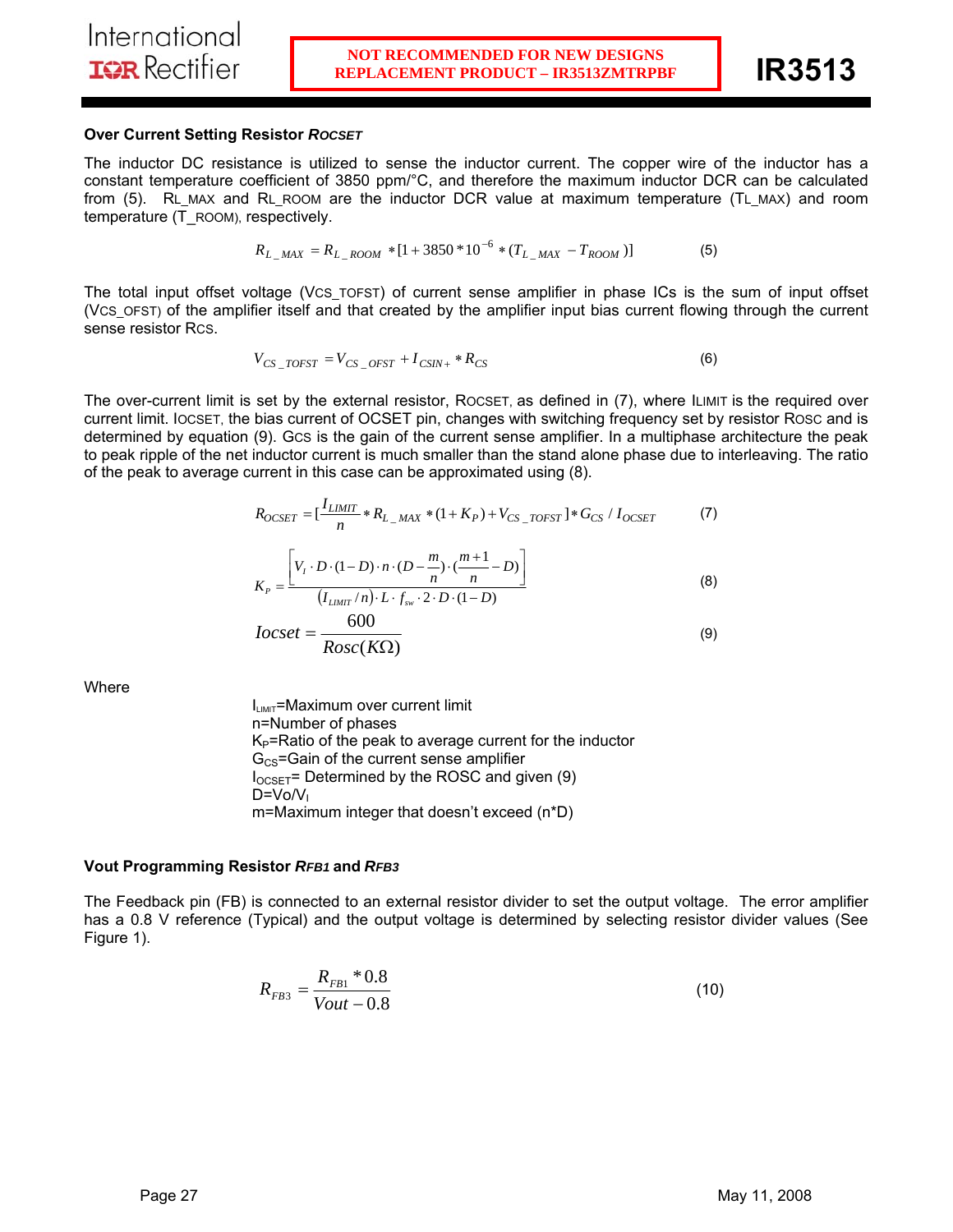### **VCCL Programming Resistor** *RVCCLFB1* **and** *RVCCLFB2*

Since VCCL voltage is proportional to the MOSFET gate driver loss and inversely proportional to the MOSFET conduction loss, the optimum voltage should be chosen to maximize the converter efficiency. VCCL linear regulator consists of an external NPN transistor, a ceramic capacitor and a programmable resistor divider. Pre-select RVCCLFB1, and calculate RVCCLFB2 from (11).

$$
R_{VCCLFB2} = \frac{R_{VCCLFB1} * 1.19}{VCCL - 1.19}
$$
\n(11)

### **VCCL Capacitor** *CVCCL*

The capacitor is selected based on the stability requirement of the linear regulator and the load current to be driven. The linear regulator supplies the bias and gate drive current of the phase ICs. A 4.7uF normally ensures stable VCCL performance for most applications.

### **VCCL Regulator Drive Resistor** *RVCCLDRV*

 The drive resistor is primarily dependent on the load current requirement of the linear regulator and the minimum input voltage requirements. The following equation gives an estimate of the average load current of the switching phase ICs.

$$
I_{drive \_{avg}} = (Q_{gb} + Q_{gt}) \cdot n + I_{VCL \_ PHS} \cdot (n-1) + I_{VCL \_ C}
$$
 (12)

 $Q_{gb}$  and  $Q_{gt}$  are the gate charge of the top and bottom FET,  $I_{VCL\_PHS}$  is the VCCL current of the phase IC-s,  $I_{\text{VCL C}}$  is the VCCL current of the controller and n is the number of phases. For a minimum input voltage and a maximum VCCL, the maximum  $R_{VCCLDRV}$  required to use the full pull-down current of the VCCL driver is given by

$$
R_{\text{VCCLDRV}} = \frac{V_I \left(\text{min}\right) - 0.7 - \text{VCCL}(\text{max})}{I_{\text{drive\_avg}} / \beta_{\text{min}}} \tag{13}
$$

Due to limited pull down capability of the VCCLDRV pin, make sure the following condition is satisfied.

$$
\frac{V_I(\text{max}) - 0.7 - VCCL(\text{min})}{R_{VCCLDRV}} < 10mA \tag{14}
$$

In the above equation,  $V_1$  min) and  $V_1$  max) is the minimum and maximum anticipated input voltage. If the above condition is not satisfied there is a need to use a device with higher  $\beta_{\text{min}}$  or Darlington configuration can be used instead of a single NPN transistor.

### **Inductor Current Sensing Capacitor** *CCS* **and Resistor** *RCS*

The DC resistance of the inductor is utilized to sense the inductor current. Usually the resistor RCS and capacitor CCS in parallel with the inductor are chosen to match the time constant of the inductor, and therefore the voltage across the capacitor CCS represents the inductor current. If the two time constants are not the same, the AC component of the capacitor voltage is different from that of the real inductor current. The time constant mismatch does not affect the average current sharing among the multiple phases, but affects the current signal ISHARE.

Measure the inductance L and the inductor DC resistance RL. Pre-select the capacitor CCS and calculate RCS as follows.

$$
R_{CS} = \frac{L/R_L}{C_{CS}}\tag{15}
$$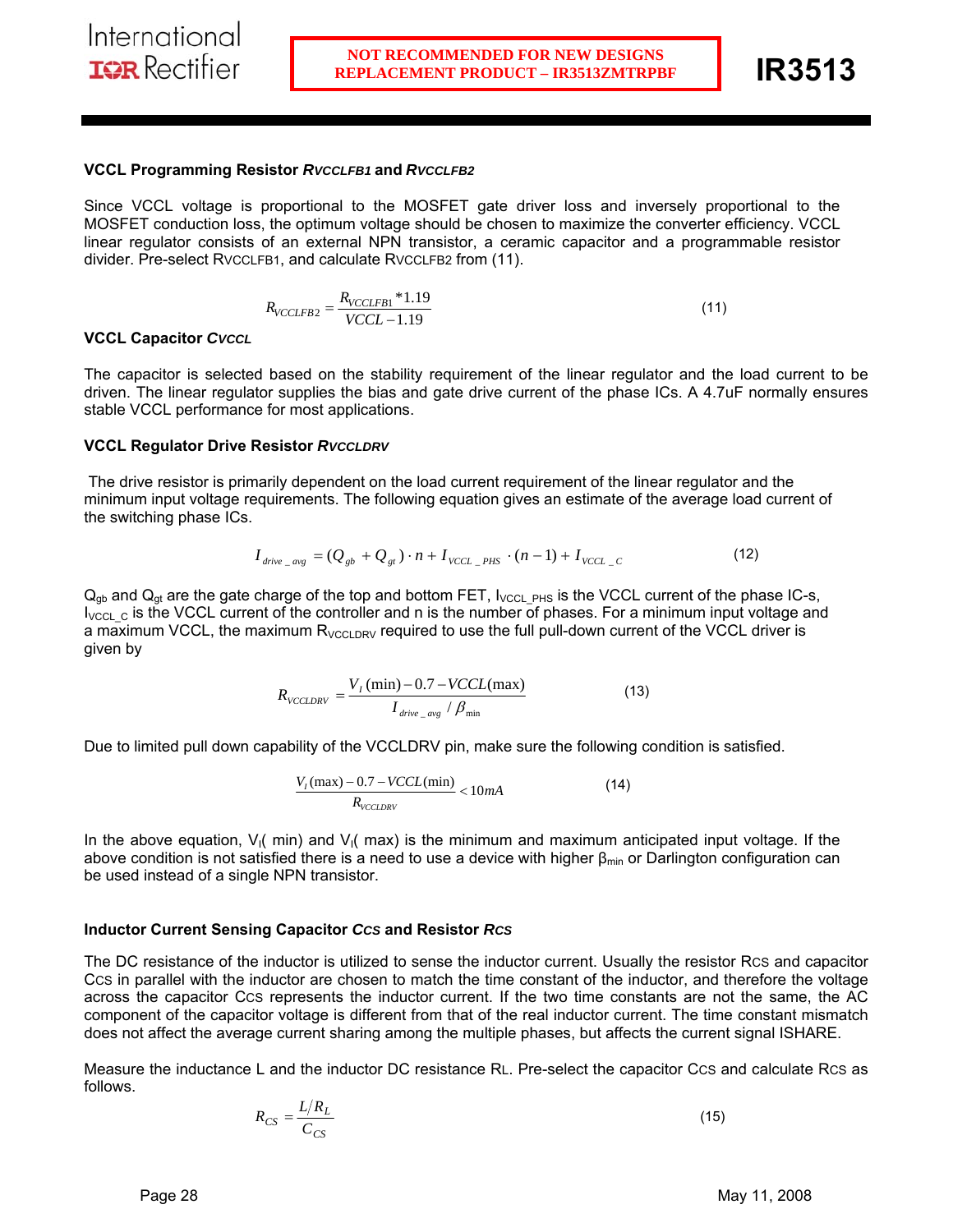### **Bootstrap Capacitor** *CBST*

Depending on the duty cycle and gate drive current of the phase IC, a capacitor in the range of 0.1uF to 1uF is needed for the bootstrap circuit.

### **Decoupling Capacitors for Phase IC**

0.1uF-1uF decoupling capacitors are required at VCC and VCCL pins of phase ICs.

### **Over-voltage Resistors** *ROV1* **and** *ROV2*

The over-voltage resistors are used to set the voltage at the OVSNS pin. If the voltage of the OVSNS pin exceeds VREF by 85mV then the over-voltage protection will be activated and the error amplifier voltage will be pulled down turning the converter off. The over-voltage fault is latched, which means that the power to the converter has to be recycled for the fault to clear. Choose VOVSNS a certain value ∆V below VREF. VREF is typically 0.8 V. The over-voltage threshold will then be ∆V+85mV. Select *ROV1. ROV2* is calculated based on (16).

$$
R_{OV2} = \frac{VOV S N S * R_{OV1}}{V_{OUT} - VOV S N S}
$$
\n(16)

### **VREF Slew Rate Programming Capacitor** *CVREF* **and Resistor** *RVREF*

The slew rate of MARGIN down-slope can be programmed by the external capacitor CVREF as defined in (17), where ISINK is the sink current of the VREF pin. The slew rate of MARGIN up-slope is the same as that of downslope. The resistor RVREF is used to compensate the VREF circuit and can be calculated as shown in (18).

$$
C_{VREF} = \frac{I_{SINK}}{SR_{MARGIN}} = \frac{132 * 10^{-6}}{SR_{MARGIN}}
$$
\n
$$
R_{VREF} = 0.5 + \frac{3.2 * 10^{-15}}{C_{VREF}^2}
$$
\n(18)

### **Type III Compensation**

Choose the crossover frequency fc between 1/10 and 1/5 of the switching frequency per phase, the desired phase margin θc and Rfb1 (see Figure 17). Determine the component values based on the equations below. wc is 2\*π\*fc (the crossover angular frequency), Le is the equivalent inductance of the converter, C is the output capacitance, Rst is the total equivalent resistance in series with the inductor, Rc is the output capacitance ESR and R is the load resistance.

$$
Ccp = \frac{1}{K \cdot Rf b1} \tag{19}
$$

$$
Rcp = \frac{1}{Ccp \cdot wz1}
$$
 (20)

$$
Cfb = \frac{1}{wz^2 \cdot Rfb1} \tag{21}
$$

$$
Ccp1 = \frac{1}{wp2 \cdot Rcp}
$$
 (22)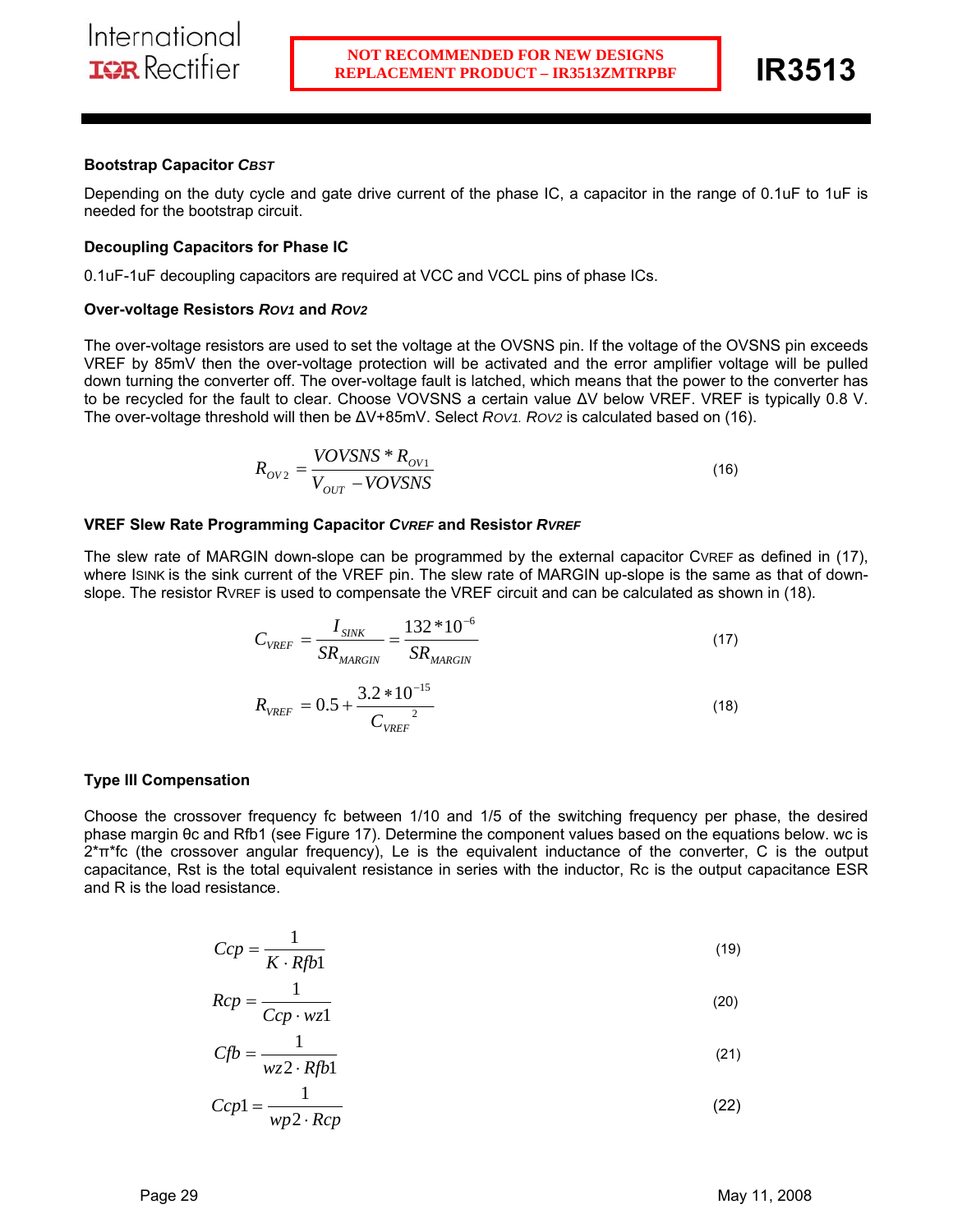$$
Rf b2 = \frac{1}{wp1 \cdot Cfb} \tag{23}
$$

where,

$$
wz1 = \frac{wc}{10}
$$
 (24)

$$
wz2 = wc \cdot \sqrt{\frac{1 - \sin(\theta c)}{1 + \sin(\theta c)}}
$$
 (25)

$$
wp1 = wc \cdot \sqrt{\frac{1 + \sin(\theta c)}{1 - \sin(\theta c)}}
$$
 (26)

$$
wp2 = 1.4 \cdot wp1 \tag{27}
$$

$$
K = \frac{(wc^4 \cdot t_4^2 + wc^2 \cdot t_2^2)((1 - b \cdot wc^2)^2 + a^2 \cdot wc^2)(R + Rst)}{Gpwm \cdot H \cdot t_5 \cdot t_6 \cdot R}
$$
 (28)

where Gpwm is the gain of the PWM generator, H is the gain of the feedback filter and

$$
a = \frac{Le + C(R \cdot Rst + R \cdot Rc + Rst \cdot Rc)}{R + Rst}
$$
\n(29)

$$
b = Le \cdot C \frac{R + Rc}{R + Rst} \tag{30}
$$

$$
t_1 = 1 - \frac{wc^2}{wz1 \cdot wz2} \tag{31}
$$

$$
t_2 = 1 - \frac{wc^2}{wp1 \cdot wp2}
$$
 (32)

$$
t_3 = \frac{1}{wz1} + \frac{1}{wz2}
$$
 (33)

$$
t_4 = \frac{1}{wp1} + \frac{1}{wp2}
$$
 (34)

$$
t_5 = \sqrt{(1 - b \cdot wc^2 + wc^2 \cdot RC \cdot C \cdot a)^2 + wc^2 (Rc \cdot C(1 - b \cdot wc^2) - a)^2}
$$
 (35)  

$$
t_7 = \sqrt{(1 - b \cdot wc^2 + wc^2 + wc^2 (t_7 + 1)w^2 (t_8 + t_7)^2}
$$
 (36)

$$
t_6 = \sqrt{wc^4 (t_2 \cdot t_3 - t_1 \cdot t_4)^2 + wc^2 (t_1 \cdot t_2 + wc^2 \cdot t_3 \cdot t_4)^2}
$$
 (36)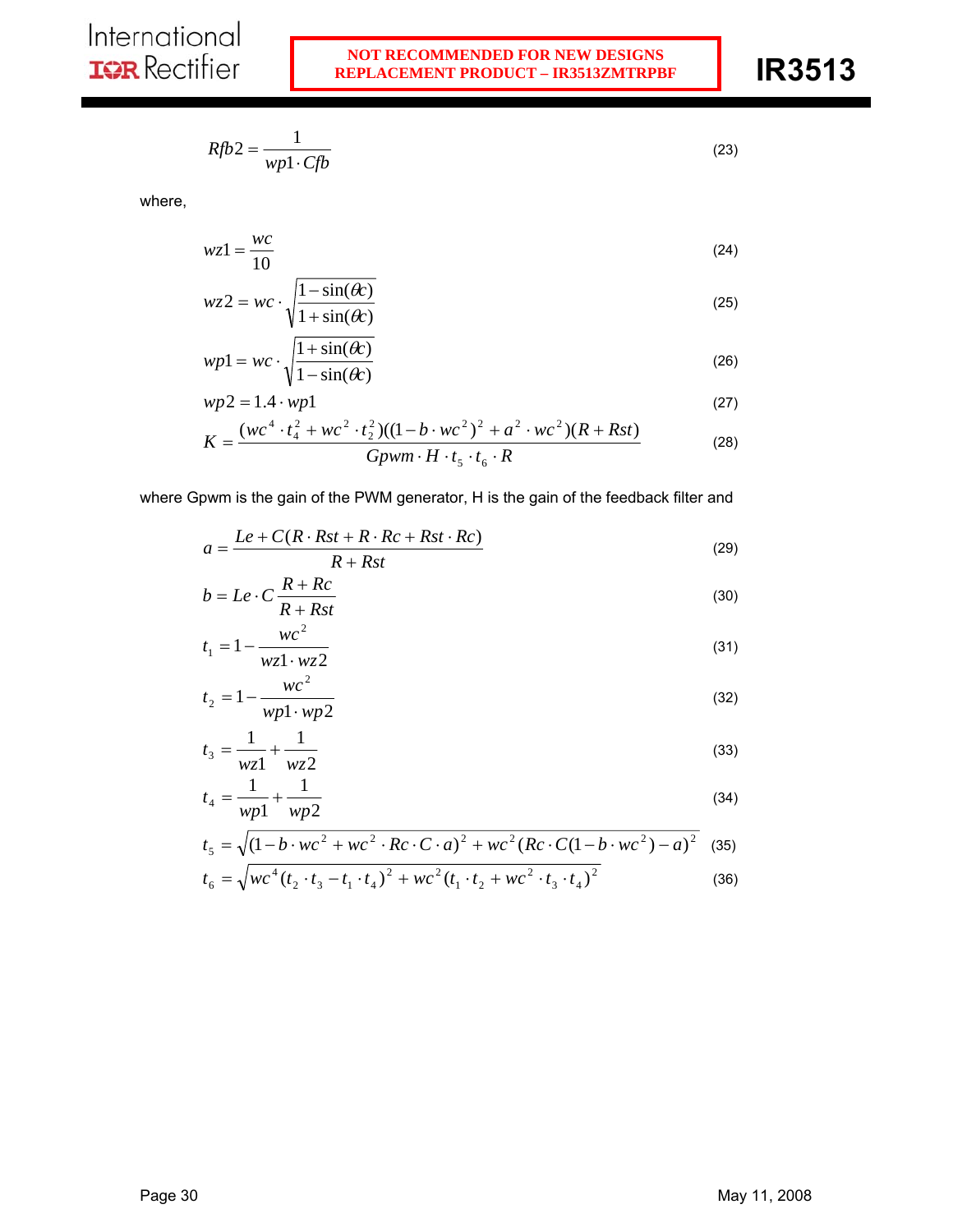

Figure 17 Voltage Loop Compensation Network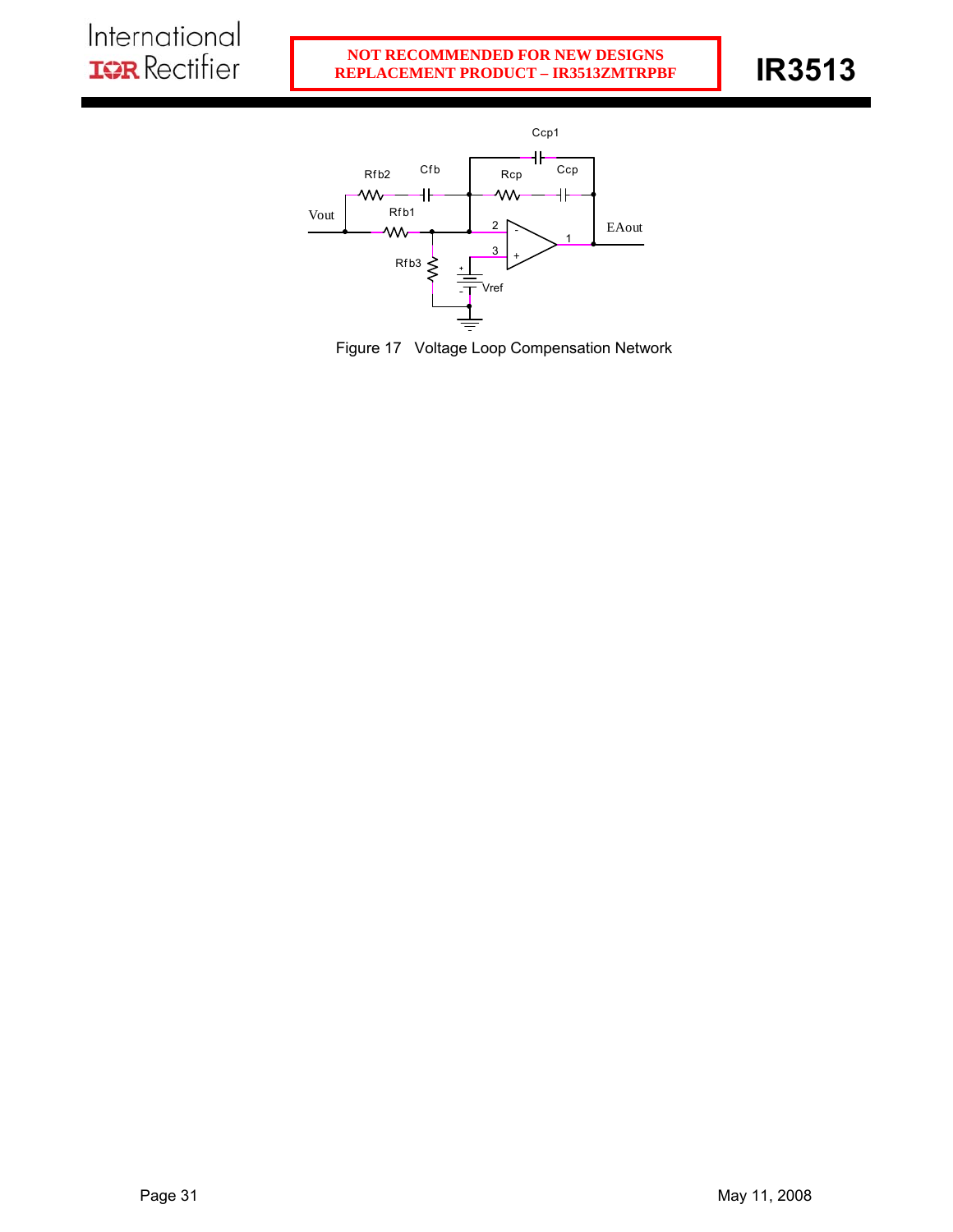# **LAYOUT GUIDELINES**

The following layout guidelines are recommended to reduce the parasitic inductance and resistance of the PCB layout, therefore minimizing the noise coupled to the IC.

- Dedicate at least one middle layer for a ground plane.
- Separate analog bus (EAIN, DACIN and ISHARE) from digital bus (CLKIN, PHSIN, and PHSOUT) to reduce the noise coupling.
- Connect PGND to LGND pins to the ground plane through vias
- Place current sense resistors and capacitors (RCS and CCS) close to IC. Use Kelvin connection for the inductor current sense wires, but separate the two wires by ground polygon. The wire from the inductor terminal to CSIN- should not cross over the fast transition nodes, i.e. switching nodes, gate drive outputs and bootstrap nodes.
- Place the IC, gate drive side as close as possible to the MOSFETs to reduce the parasitic resistance and inductance of the gate drive paths.
- Place the input ceramic capacitors close to the drain of top MOSFET and the source of bottom MOSFET.

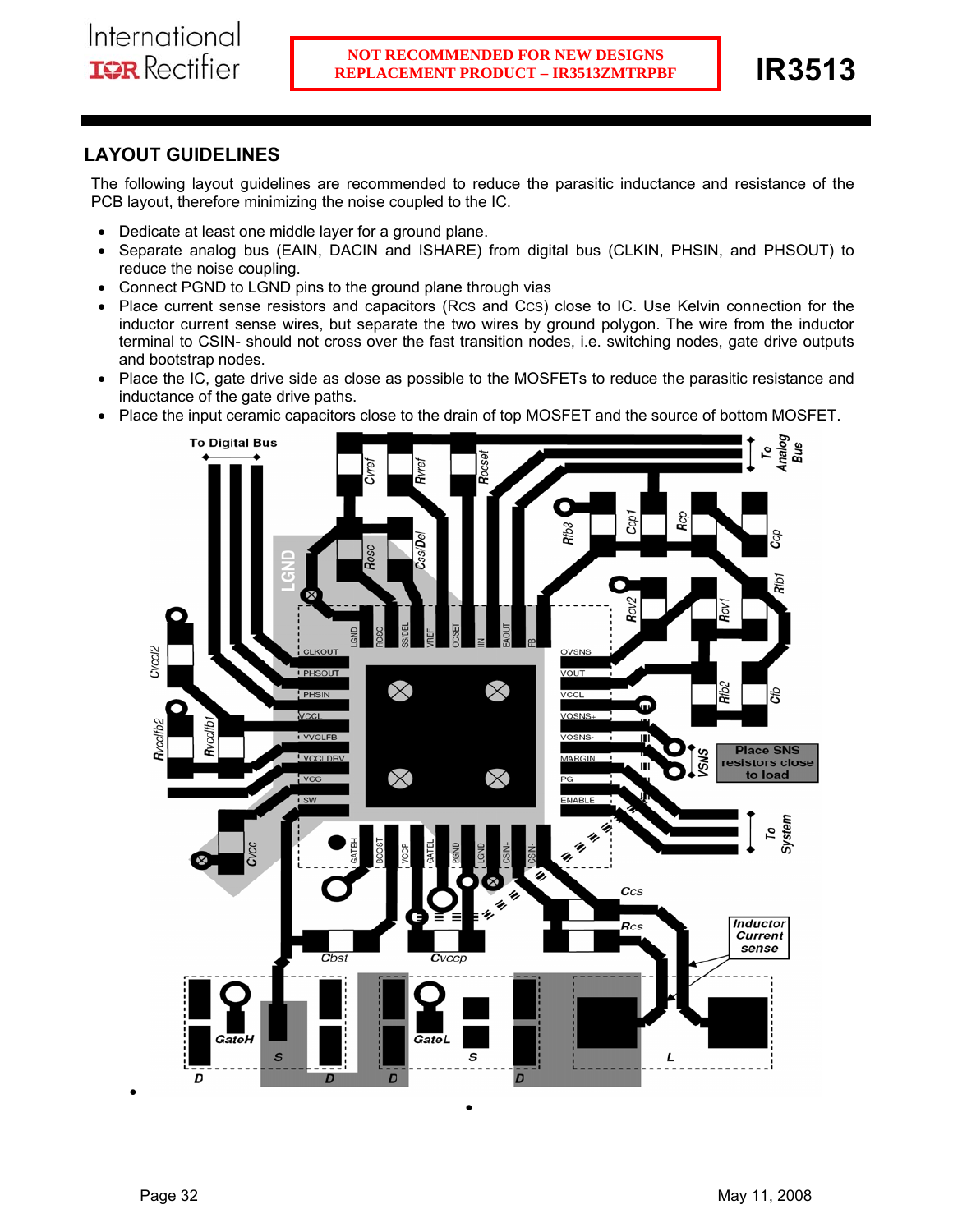# **PCB Metal and Component Placement**

- Lead land width should be equal to nominal part lead width. The minimum lead to lead spacing should  $be \geq 0.2$ mm to minimize shorting.
- Lead land length should be equal to maximum part lead length + 0.3 mm outboard extension + 0.05mm inboard extension. The outboard extension ensures a large and inspectable toe fillet, and the inboard extension will accommodate any part misalignment and ensure a fillet.
- Center pad land length and width should be equal to maximum part pad length and width. However, the minimum metal to metal spacing should be ≥ 0.17mm for 2 oz. Copper (≥ 0.1mm for 1 oz. Copper and ≥ 0.23mm for 3 oz. Copper)
- Four 0.30mm diameter vias shall be placed in the center of the pad land and connected to ground to minimize the noise effect on the IC.
- No PCB traces should be routed nor vias placed under any of the 4 corners of the IC package. Doing so can cause the IC to rise up from the PCB resulting in poor solder joints to the IC leads.

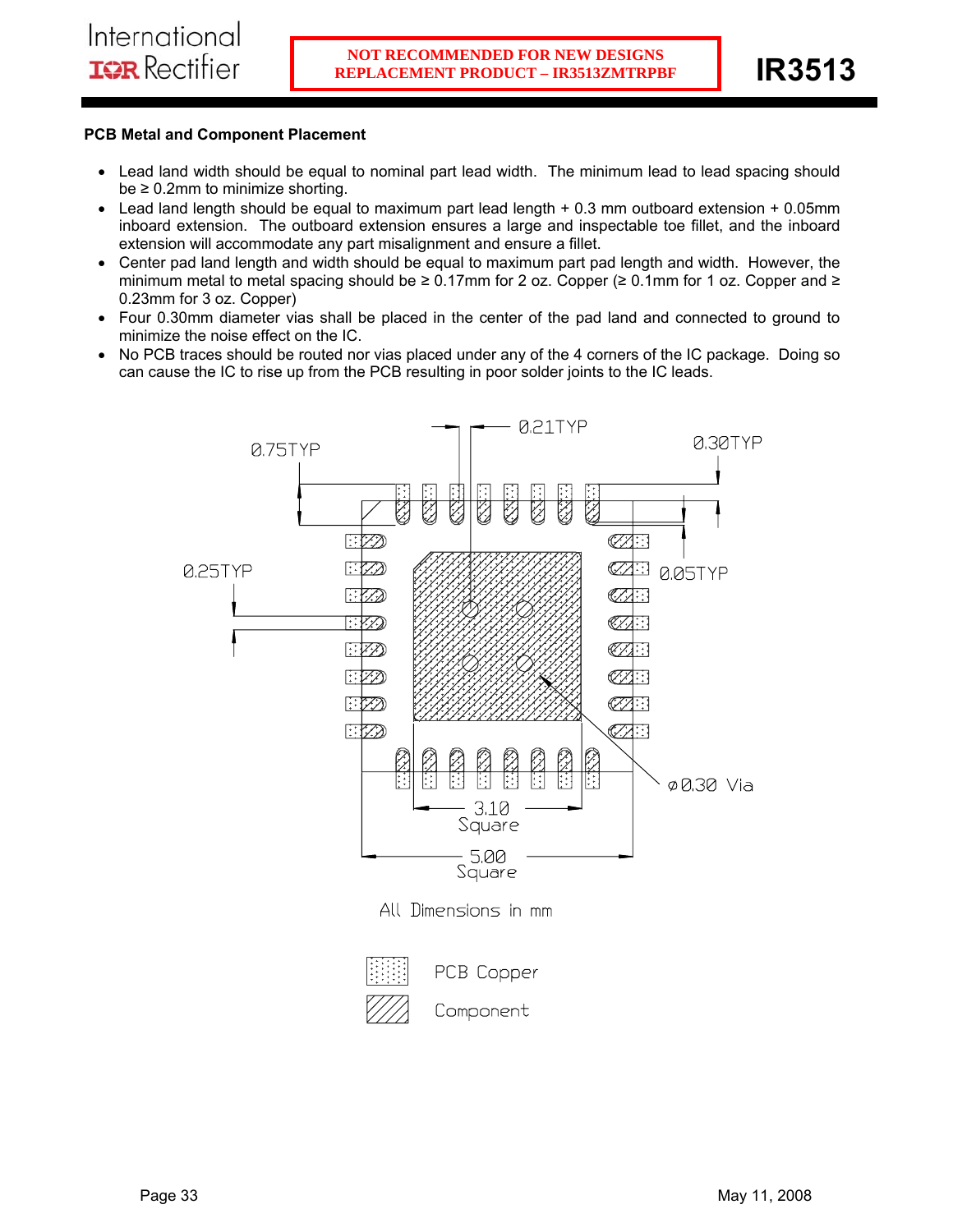# **Solder Resist**

- The solder resist should be pulled away from the metal lead lands by a minimum of 0.06mm. The solder resist mis-alignment is a maximum of 0.05mm and it is recommended that the lead lands are all Non Solder Mask Defined (NSMD). Therefore pulling the S/R 0.06mm will always ensure NSMD pads.
- The minimum solder resist width is 0.13mm.
- At the inside corner of the solder resist where the lead land groups meet, it is recommended to provide a fillet so a solder resist width of  $\geq 0.17$ mm remains.
- The land pad should be Solder Mask Defined (SMD), with a minimum overlap of the solder resist onto the copper of 0.06mm to accommodate solder resist mis-alignment. In 0.5mm pitch cases it is allowable to have the solder resist opening for the land pad to be smaller than the part pad.
- Ensure that the solder resist in-between the lead lands and the pad land is ≥ 0.15mm due to the high aspect ratio of the solder resist strip separating the lead lands from the pad land.
- The four vias in the land pad should be tented or plugged from bottom board side with solder resist.



PCB Solder Resist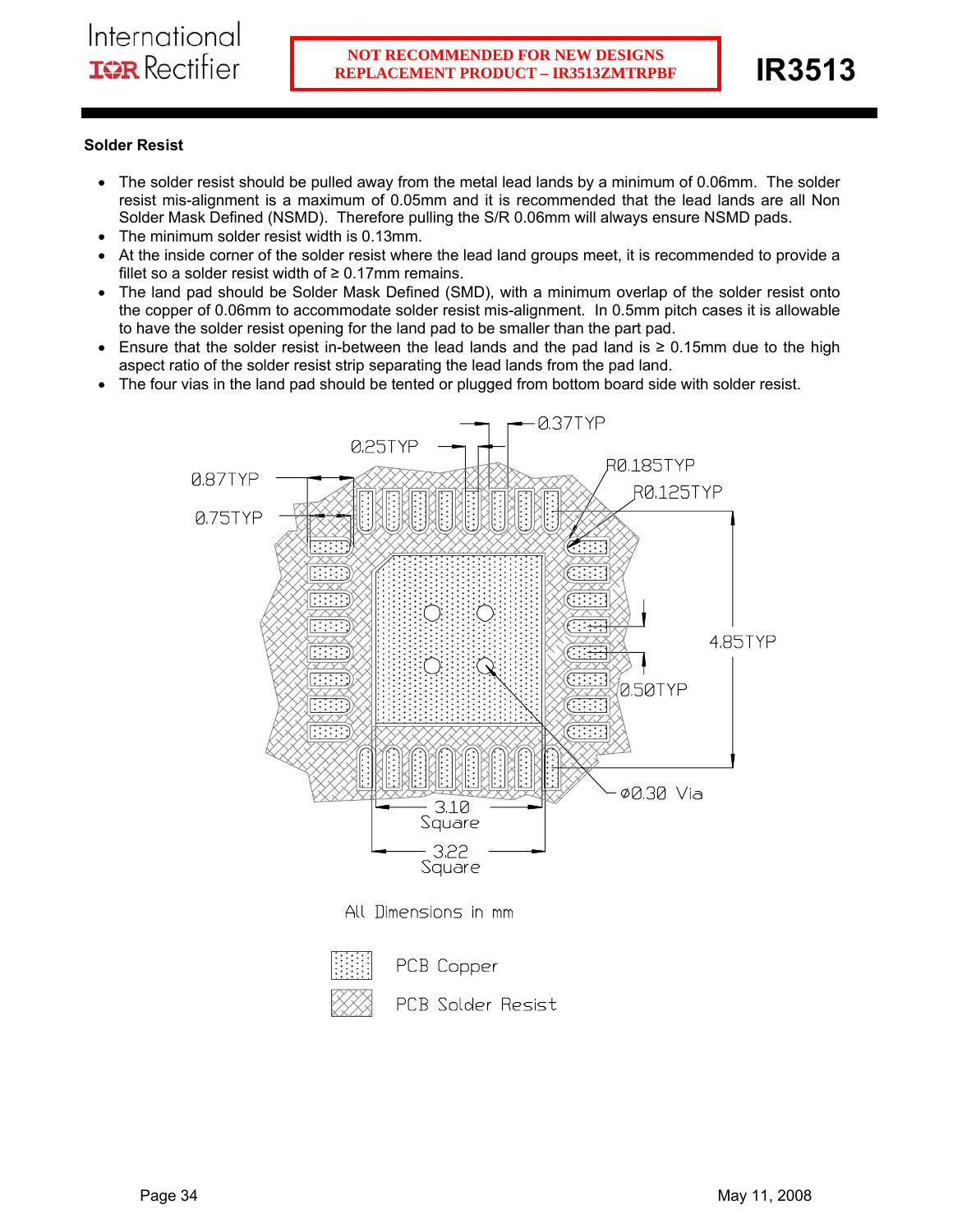# **Stencil Design**

- The stencil apertures for the lead lands should be approximately 80% of the area of the lead lands. Reducing the amount of solder deposited will minimize the occurrence of lead shorts. Since for 0.5mm pitch devices the leads are only 0.25mm wide, the stencil apertures should not be made narrower; openings in stencils < 0.25mm wide are difficult to maintain repeatable solder release.
- The stencil lead land apertures should therefore be shortened in length by 80% and centered on the lead land.
- The land pad aperture should be striped with 0.25mm wide openings and spaces to deposit approximately 50% area of solder on the center pad. If too much solder is deposited on the center pad the part will float and the lead lands will be open.
- The maximum length and width of the land pad stencil aperture should be equal to the solder resist opening minus an annular 0.2mm pull back to decrease the incidence of shorting the center land to the lead lands when the part is pushed into the solder paste.



Stencil Aperture All Dimensions in mm